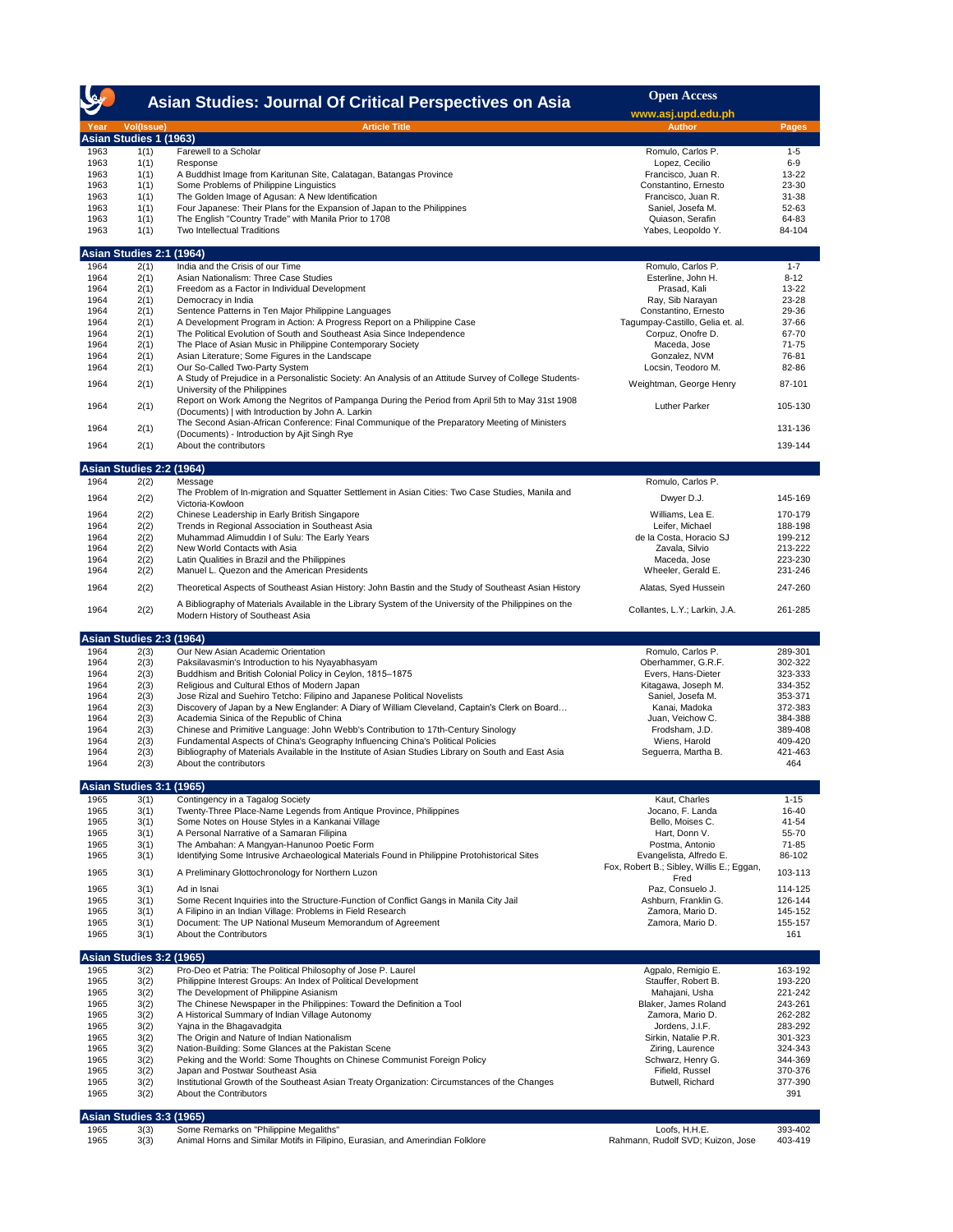| 1965<br>1965<br>1965<br>1965<br>1965<br>1965<br>1965<br>1965<br>1965<br>1965<br>1965<br>1965<br>1966 | 3(3)<br>3(3)<br>3(3)<br>3(3)<br>3(3)<br>3(3)<br>3(3)<br>3(3)<br>3(3)<br>3(3)<br>3(3)<br>Monograph<br>Asian Studies 4:1 (1966)<br>4(1) | Peasant Movements in Colonial Southeast Asia<br>Penang's Chinese Population: A Preliminary Account of its Origin and Social Geography<br>Silver Dollars in Southeast Asia<br>Political Conflict Potential, Politicization, and the Peasantry in the Undeverdeveloped Countries<br>Burma's Military Dictatorship<br>Pakistan, India and the West<br>Claims and Realities in Modern Pakistani Society<br>Japan and the Indian National Army During World War II<br>What is at the Bottom of the Japanese Language?<br>Influence de la Chine Populaire sur les Peuples de l'asie du sud-est<br>Philippine Historical Documents in the National Archives of Mexico<br>A diary of William Cleveland, captain's clerk on board the Massachusetts<br>Factors explaining the disparate of pace of modernization in China and Japan | Benda, Harry<br>Kuchler, Johannes<br>Ding, Chiang Hai<br>Hindley, Donald<br>Cady, John F.<br>Chaudri, Mohammad Ahsen<br>Pfeffer, K.H.<br>Lebra, Joyce C.<br>Zierer, Ernesto<br>Golfin, R.P., O.P.<br>Quirino, Carlos<br>Kanai, Madoka<br>Cole, Allan B. | 420-434<br>435-458<br>459-469<br>470-489<br>490-516<br>517-537<br>538-550<br>551-561<br>562-570<br>571-584<br>585-619<br>$1 - 43$<br>$1 - 15$ |
|------------------------------------------------------------------------------------------------------|---------------------------------------------------------------------------------------------------------------------------------------|----------------------------------------------------------------------------------------------------------------------------------------------------------------------------------------------------------------------------------------------------------------------------------------------------------------------------------------------------------------------------------------------------------------------------------------------------------------------------------------------------------------------------------------------------------------------------------------------------------------------------------------------------------------------------------------------------------------------------------------------------------------------------------------------------------------------------|---------------------------------------------------------------------------------------------------------------------------------------------------------------------------------------------------------------------------------------------------------|-----------------------------------------------------------------------------------------------------------------------------------------------|
| 1966<br>1966                                                                                         | 4(1)<br>4(1)                                                                                                                          | Obstacles to missionary success in nineteenth century China<br>A new concept of law, a study of Dr. Sun Yat-Sen's political philosophy                                                                                                                                                                                                                                                                                                                                                                                                                                                                                                                                                                                                                                                                                     | Carlson, Ellsworth C.<br>Shia-ling, Liu                                                                                                                                                                                                                 | 16-28<br>29-39                                                                                                                                |
| 1966                                                                                                 | 4(1)                                                                                                                                  | Samurai conversion: the case of Kumamoto                                                                                                                                                                                                                                                                                                                                                                                                                                                                                                                                                                                                                                                                                                                                                                                   | Moore, George E.                                                                                                                                                                                                                                        | 40-48                                                                                                                                         |
| 1966<br>1966                                                                                         | 4(1)<br>4(1)                                                                                                                          | Meiji Buddhism: Religion and patriotism<br>A translation of "Hokan" by Junichiro Tanizaki                                                                                                                                                                                                                                                                                                                                                                                                                                                                                                                                                                                                                                                                                                                                  | Minoru, Kiyota<br>Alegre, Edilberto                                                                                                                                                                                                                     | 49-58<br>59-69                                                                                                                                |
| 1966                                                                                                 | 4(1)                                                                                                                                  | Korea, focus of Russo-Japanese diplomacy (1893-1903)                                                                                                                                                                                                                                                                                                                                                                                                                                                                                                                                                                                                                                                                                                                                                                       | Nish, I. H.                                                                                                                                                                                                                                             | 70-83                                                                                                                                         |
| 1966<br>1966                                                                                         | 4(1)<br>4(1)                                                                                                                          | Japan's southern advance: the Indochina phase<br>The Japanese minority in the Philippines before Pearl Harbor; social organization in Davao                                                                                                                                                                                                                                                                                                                                                                                                                                                                                                                                                                                                                                                                                | Uhalley, Stephen Jr.<br>Saniel, Josefa M.                                                                                                                                                                                                               | 84-102<br>103-126                                                                                                                             |
| 1966                                                                                                 | 4(1)                                                                                                                                  | Count Moric Benyovszky: a Hungarian Crusoe in Asia                                                                                                                                                                                                                                                                                                                                                                                                                                                                                                                                                                                                                                                                                                                                                                         | Teixeira, Manuel                                                                                                                                                                                                                                        | 127-134                                                                                                                                       |
| 1966<br>1966                                                                                         | 4(1)<br>4(1)                                                                                                                          | Asia unity and disunity: impressions and reflections (1964-1965)<br>Philippine historical documents in the National Archives of Mexico                                                                                                                                                                                                                                                                                                                                                                                                                                                                                                                                                                                                                                                                                     | Shen-yu, Dai                                                                                                                                                                                                                                            | 135-148<br>149-197                                                                                                                            |
|                                                                                                      |                                                                                                                                       |                                                                                                                                                                                                                                                                                                                                                                                                                                                                                                                                                                                                                                                                                                                                                                                                                            |                                                                                                                                                                                                                                                         |                                                                                                                                               |
|                                                                                                      | Asian Studies 4:2 (1966)                                                                                                              |                                                                                                                                                                                                                                                                                                                                                                                                                                                                                                                                                                                                                                                                                                                                                                                                                            |                                                                                                                                                                                                                                                         |                                                                                                                                               |
| 1966<br>1966                                                                                         | 4(2)<br>4(2)                                                                                                                          | Nineteenth century Java: An analysis of historical sources and method<br>The golden store of history                                                                                                                                                                                                                                                                                                                                                                                                                                                                                                                                                                                                                                                                                                                       | Van Niel, Robert<br>Myrick, Conrad                                                                                                                                                                                                                      | 201-112<br>213-225                                                                                                                            |
| 1966                                                                                                 | 4(2)                                                                                                                                  | On the changing Anglo-Saxon image of Burma                                                                                                                                                                                                                                                                                                                                                                                                                                                                                                                                                                                                                                                                                                                                                                                 | Sarkisyanz, Emanuel                                                                                                                                                                                                                                     | 226-235                                                                                                                                       |
| 1966<br>1966                                                                                         | 4(2)<br>4(2)                                                                                                                          | Concepts of reality in Buddhist thought<br>British policy towards Siam, Cambodia and Vietnam, 1842-1858                                                                                                                                                                                                                                                                                                                                                                                                                                                                                                                                                                                                                                                                                                                    | Driscoll, John P.<br>Tarling, Nicholas                                                                                                                                                                                                                  | 236-239<br>240-258                                                                                                                            |
| 1966                                                                                                 | 4(2)                                                                                                                                  | Development of trade: an appraisal of Thailand's recent experience                                                                                                                                                                                                                                                                                                                                                                                                                                                                                                                                                                                                                                                                                                                                                         | Prachoom, Chomchai                                                                                                                                                                                                                                      | 259-267                                                                                                                                       |
| 1966<br>1966                                                                                         | 4(2)<br>4(2)                                                                                                                          | City size distrbution of Southeast Asia<br>Malaysia: her national unity and the Pan-Indonesian movement                                                                                                                                                                                                                                                                                                                                                                                                                                                                                                                                                                                                                                                                                                                    | Sendut, Hamzah<br>Krause, Dieter                                                                                                                                                                                                                        | 268-280<br>281-290                                                                                                                            |
| 1966                                                                                                 | 4(2)                                                                                                                                  | West Irian: population patterns and problems                                                                                                                                                                                                                                                                                                                                                                                                                                                                                                                                                                                                                                                                                                                                                                               | Oosterwal, Gottfried                                                                                                                                                                                                                                    | 291-302                                                                                                                                       |
| 1966                                                                                                 | 4(2)                                                                                                                                  | The role of Islam in the history of the Filipino people                                                                                                                                                                                                                                                                                                                                                                                                                                                                                                                                                                                                                                                                                                                                                                    | Majul, Cesar Adib                                                                                                                                                                                                                                       | 303-315                                                                                                                                       |
| 1966<br>1966                                                                                         | 4(2)<br>4(2)                                                                                                                          | Lunsay: Song-dance of the Jama Mapun of Sulu<br>Baptism: "Bisayanization" among the Mandaya of Eastern Mindanao, Philippines                                                                                                                                                                                                                                                                                                                                                                                                                                                                                                                                                                                                                                                                                               | Casiño, Eric<br>Tengoyan, A. A.                                                                                                                                                                                                                         | 316-323<br>324-327                                                                                                                            |
| 1966                                                                                                 | 4(2)                                                                                                                                  | Philippine masonry to 1890                                                                                                                                                                                                                                                                                                                                                                                                                                                                                                                                                                                                                                                                                                                                                                                                 | Schumacher, John N.                                                                                                                                                                                                                                     | 328-341                                                                                                                                       |
| 1966<br>1966                                                                                         | 4(2)<br>4(2)                                                                                                                          | Guardia de Honor: revitalization within the revolution<br>Leonard Wood: His first year as Governor General, 1921-1922                                                                                                                                                                                                                                                                                                                                                                                                                                                                                                                                                                                                                                                                                                      | Sturtevant, David R.<br>Onorato, Michael                                                                                                                                                                                                                | 342-352<br>353-361                                                                                                                            |
| 1966                                                                                                 | 4(2)                                                                                                                                  | The American minority in the Philippines duirng the prewar Commonwealth period                                                                                                                                                                                                                                                                                                                                                                                                                                                                                                                                                                                                                                                                                                                                             | Wheeler, Gerald E.                                                                                                                                                                                                                                      | 362-373                                                                                                                                       |
| 1966<br>1966                                                                                         | 4(2)<br>4(2)                                                                                                                          | Food and population problems in the Philippines<br>Implications of the 1965 Philippine election a view from America                                                                                                                                                                                                                                                                                                                                                                                                                                                                                                                                                                                                                                                                                                        | Tablante, Nathaniel B.<br>Meadows, Martin                                                                                                                                                                                                               | 374-380<br>381-391                                                                                                                            |
|                                                                                                      |                                                                                                                                       |                                                                                                                                                                                                                                                                                                                                                                                                                                                                                                                                                                                                                                                                                                                                                                                                                            |                                                                                                                                                                                                                                                         |                                                                                                                                               |
|                                                                                                      |                                                                                                                                       |                                                                                                                                                                                                                                                                                                                                                                                                                                                                                                                                                                                                                                                                                                                                                                                                                            |                                                                                                                                                                                                                                                         |                                                                                                                                               |
|                                                                                                      | Asian Studies 5:1 (1967)                                                                                                              |                                                                                                                                                                                                                                                                                                                                                                                                                                                                                                                                                                                                                                                                                                                                                                                                                            |                                                                                                                                                                                                                                                         |                                                                                                                                               |
| 1967<br>1967                                                                                         | 5(1)<br>5(1)                                                                                                                          | Jama Mapun ethnoecology: Economic and symbolic (of grains, winds and stars)<br>A note on the Pa'gang, a Tagbanuwa bamboo musical instrument                                                                                                                                                                                                                                                                                                                                                                                                                                                                                                                                                                                                                                                                                | Casiño, Eric S.<br>Francisco, Juan R.                                                                                                                                                                                                                   | $1 - 32$<br>33-41                                                                                                                             |
| 1967                                                                                                 | 5(1)                                                                                                                                  | Filipino Catholicism: A case study in religious change                                                                                                                                                                                                                                                                                                                                                                                                                                                                                                                                                                                                                                                                                                                                                                     | Jocano, F. Landa                                                                                                                                                                                                                                        | 42-64                                                                                                                                         |
| 1967                                                                                                 | 5(1)                                                                                                                                  | The Colorum uprisings: 1924-1931                                                                                                                                                                                                                                                                                                                                                                                                                                                                                                                                                                                                                                                                                                                                                                                           | Guerrero, Milagros C.                                                                                                                                                                                                                                   | 65-78                                                                                                                                         |
| 1967<br>1967                                                                                         | 5(1)<br>5(1)                                                                                                                          | Political history, autonomy and change: The case of the barrio charter<br>The foundation for culture and personality research in the Philippines                                                                                                                                                                                                                                                                                                                                                                                                                                                                                                                                                                                                                                                                           | Zamora, Mario D.<br>Lawless, Robert                                                                                                                                                                                                                     | 79-100<br>101-136                                                                                                                             |
| 1967                                                                                                 | 5(1)                                                                                                                                  | Fishing economy of the Itbayat, Batanes, Philippines with special reference to its vocabulary                                                                                                                                                                                                                                                                                                                                                                                                                                                                                                                                                                                                                                                                                                                              | Yukihiro, Yamada                                                                                                                                                                                                                                        | 137-219                                                                                                                                       |
| 1967                                                                                                 | 5(1)                                                                                                                                  | Anti-Sinicism in the Philippines                                                                                                                                                                                                                                                                                                                                                                                                                                                                                                                                                                                                                                                                                                                                                                                           | Weightman, George H.                                                                                                                                                                                                                                    | 220-231                                                                                                                                       |
|                                                                                                      | Asian Studies 5:2 (1967)                                                                                                              |                                                                                                                                                                                                                                                                                                                                                                                                                                                                                                                                                                                                                                                                                                                                                                                                                            |                                                                                                                                                                                                                                                         |                                                                                                                                               |
| 1967<br>1967                                                                                         | 5(2)<br>5(2)                                                                                                                          | The pattern of Indonesian migration and settlement in Malaya<br>Hacienda magnitude and Philippine sugar cane production                                                                                                                                                                                                                                                                                                                                                                                                                                                                                                                                                                                                                                                                                                    | Yunku, Shamsul Babrin<br>Schul, Norman W.                                                                                                                                                                                                               | 233-257<br>258-273                                                                                                                            |
| 1967                                                                                                 | 5(2)                                                                                                                                  | Relationship of musical and cultural contrasts in Java and Bali                                                                                                                                                                                                                                                                                                                                                                                                                                                                                                                                                                                                                                                                                                                                                            | Lieberman, Fredric                                                                                                                                                                                                                                      | 274-281                                                                                                                                       |
| 1967<br>1967                                                                                         | 5(2)                                                                                                                                  | The partition of Brunei                                                                                                                                                                                                                                                                                                                                                                                                                                                                                                                                                                                                                                                                                                                                                                                                    | Wright, Leigh R.<br>Hetzner, Donald R.                                                                                                                                                                                                                  | 282-302<br>303-315                                                                                                                            |
| 1967                                                                                                 | 5(2)<br>5(2)                                                                                                                          | Chinese strategy and intent during the Sino-Indian border dispute<br>The conversion of the Alani by the Franciscan missionaries in China in the fourteenth century                                                                                                                                                                                                                                                                                                                                                                                                                                                                                                                                                                                                                                                         | Ikle, Frank W.                                                                                                                                                                                                                                          | 316-322                                                                                                                                       |
| 1967                                                                                                 | 5(2)                                                                                                                                  | The failure of economic development and political democracy in Southeast Asia<br>Human problems in technical assistance                                                                                                                                                                                                                                                                                                                                                                                                                                                                                                                                                                                                                                                                                                    | Tregonning, K.G.                                                                                                                                                                                                                                        | 323-331                                                                                                                                       |
| 1967<br>1967                                                                                         | 5(2)<br>5(2)                                                                                                                          | Economic development in Afghanistan and its obstacles                                                                                                                                                                                                                                                                                                                                                                                                                                                                                                                                                                                                                                                                                                                                                                      | Sperling, Jan Bodo<br>Jabcke, Peter                                                                                                                                                                                                                     | 332-344<br>345-357                                                                                                                            |
| 1967                                                                                                 | 5(2)                                                                                                                                  | Occupational choices and mobility orientation among Lebanese college students                                                                                                                                                                                                                                                                                                                                                                                                                                                                                                                                                                                                                                                                                                                                              | Weightman, George H.; Adham, Siham F.                                                                                                                                                                                                                   | 358-368                                                                                                                                       |
| 1967                                                                                                 | 5(2)                                                                                                                                  | An account of ancient Indian grammatical studies down to Ptanjali's Mahabhasya: Two traditions                                                                                                                                                                                                                                                                                                                                                                                                                                                                                                                                                                                                                                                                                                                             | Orara, E. De Guzman                                                                                                                                                                                                                                     | 369-376                                                                                                                                       |
| 1967                                                                                                 | 5(2)                                                                                                                                  | Dutch relations with the Philippines: a survey of sources in the General State Archives, The Haque,<br>Netherlands                                                                                                                                                                                                                                                                                                                                                                                                                                                                                                                                                                                                                                                                                                         | Roessingh, M. P. H.                                                                                                                                                                                                                                     | 377-407                                                                                                                                       |
|                                                                                                      |                                                                                                                                       |                                                                                                                                                                                                                                                                                                                                                                                                                                                                                                                                                                                                                                                                                                                                                                                                                            |                                                                                                                                                                                                                                                         |                                                                                                                                               |
|                                                                                                      | Asian Studies 5:3 (1967)                                                                                                              |                                                                                                                                                                                                                                                                                                                                                                                                                                                                                                                                                                                                                                                                                                                                                                                                                            |                                                                                                                                                                                                                                                         |                                                                                                                                               |
| 1967<br>1967                                                                                         | 5(3)<br>5(3)                                                                                                                          | The record of an envoy's voyage to the West<br>Pearl Buck and the Chinese novel                                                                                                                                                                                                                                                                                                                                                                                                                                                                                                                                                                                                                                                                                                                                            | Frodsham, John D.<br>Cevasco, George A.                                                                                                                                                                                                                 | 409-436<br>437-450                                                                                                                            |
| 1967                                                                                                 | 5(3)                                                                                                                                  | Asian communist and the problem of nationalism                                                                                                                                                                                                                                                                                                                                                                                                                                                                                                                                                                                                                                                                                                                                                                             | Spitz, Allan                                                                                                                                                                                                                                            | 451-457                                                                                                                                       |
| 1967<br>1967                                                                                         | 5(3)<br>5(3)                                                                                                                          | The 31st general election in Japan: Political turning point?<br>Indian elections and after                                                                                                                                                                                                                                                                                                                                                                                                                                                                                                                                                                                                                                                                                                                                 | Akita, George<br>Ray, S. N.                                                                                                                                                                                                                             | 458-493<br>494-500                                                                                                                            |
| 1967                                                                                                 | 5(3)                                                                                                                                  | An essay on the political functions of corruption                                                                                                                                                                                                                                                                                                                                                                                                                                                                                                                                                                                                                                                                                                                                                                          | Scott, James C.                                                                                                                                                                                                                                         | 501-523                                                                                                                                       |
| 1967                                                                                                 | 5(3)                                                                                                                                  | Economic and technical feasibility study of cooperatives and credit in Laos<br>The colonial origins of Manila and Batavia: Desultory notes on nascent metropolitan primate and urban                                                                                                                                                                                                                                                                                                                                                                                                                                                                                                                                                                                                                                       | Tablante, Nathaniel B.                                                                                                                                                                                                                                  | 524-542                                                                                                                                       |
| 1967                                                                                                 | 5(3)                                                                                                                                  | systems in Southeast Asia                                                                                                                                                                                                                                                                                                                                                                                                                                                                                                                                                                                                                                                                                                                                                                                                  | Reed, Robert R.                                                                                                                                                                                                                                         | 543-562                                                                                                                                       |
|                                                                                                      | Asian Studies 6:1                                                                                                                     | (1968)                                                                                                                                                                                                                                                                                                                                                                                                                                                                                                                                                                                                                                                                                                                                                                                                                     |                                                                                                                                                                                                                                                         |                                                                                                                                               |
| 1968                                                                                                 |                                                                                                                                       | A modernization-standardization plan for the Austronesian-derived national languages of Southeast Asia                                                                                                                                                                                                                                                                                                                                                                                                                                                                                                                                                                                                                                                                                                                     | Del Rosario, Gonsalo                                                                                                                                                                                                                                    | $1 - 18$                                                                                                                                      |
|                                                                                                      | 6(1)                                                                                                                                  |                                                                                                                                                                                                                                                                                                                                                                                                                                                                                                                                                                                                                                                                                                                                                                                                                            |                                                                                                                                                                                                                                                         |                                                                                                                                               |
| 1968                                                                                                 | 6(1)                                                                                                                                  | Interplay of structural and socio-cultural factors in the development of the Malay languages                                                                                                                                                                                                                                                                                                                                                                                                                                                                                                                                                                                                                                                                                                                               | Omar, Che Asmah Haji<br>Wittermans, Tamme; Wittermans,                                                                                                                                                                                                  | 19-25                                                                                                                                         |
| 1968                                                                                                 | 6(1)                                                                                                                                  | Language in its social context                                                                                                                                                                                                                                                                                                                                                                                                                                                                                                                                                                                                                                                                                                                                                                                             | Elizabeth                                                                                                                                                                                                                                               | 26-36                                                                                                                                         |
| 1968<br>1968<br>1968                                                                                 | 6(1)<br>6(1)<br>6(1)                                                                                                                  | Philippine radio - history and problems<br>The tasks of modern linguistics in modern societies<br>The study of traditional Malay literature                                                                                                                                                                                                                                                                                                                                                                                                                                                                                                                                                                                                                                                                                | Lent, John A.<br>Heidt, Karl M.<br>Hussein, Ismail                                                                                                                                                                                                      | 37-52<br>53-65<br>66-89                                                                                                                       |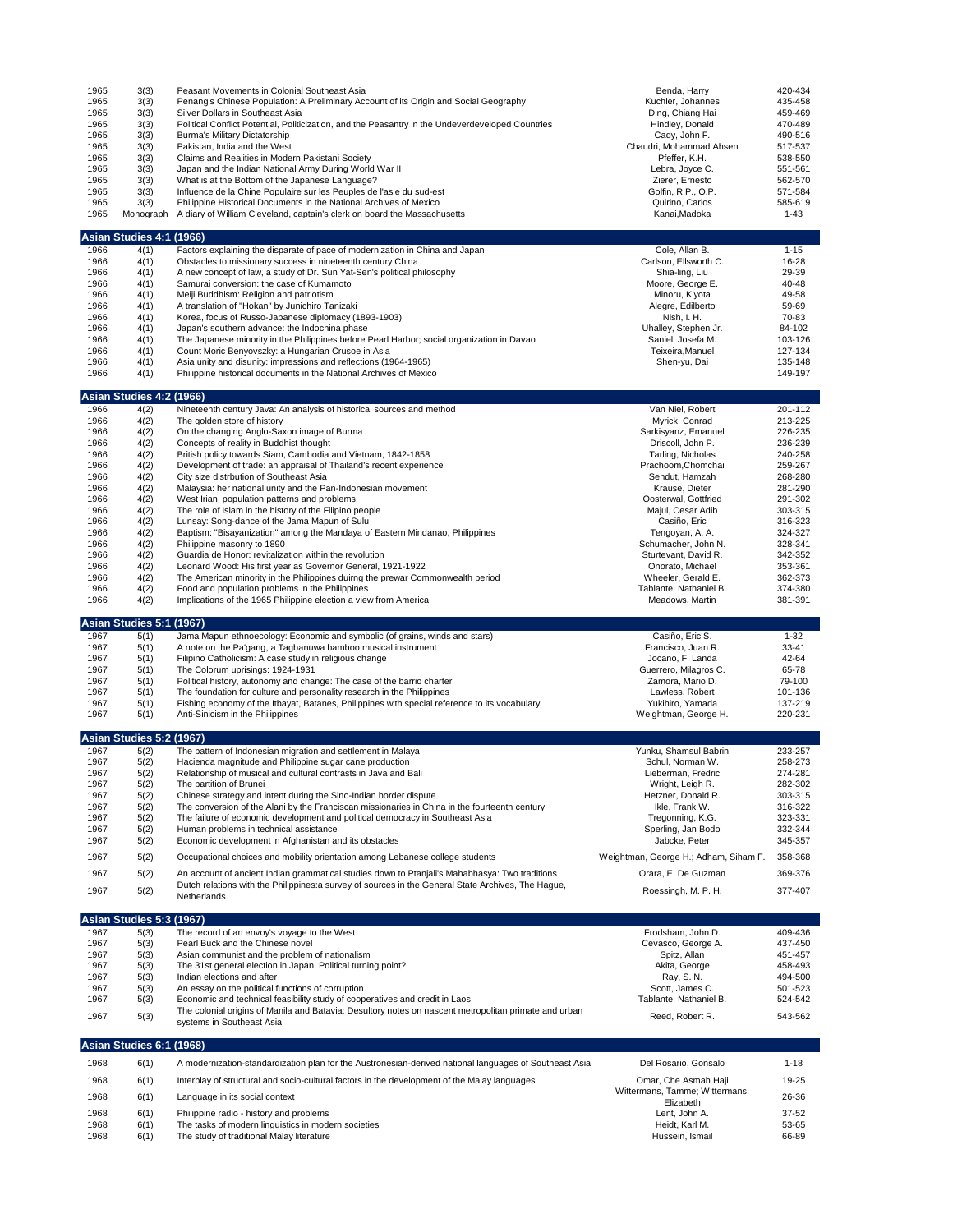| 1968         | 6(1)                                    | The problem of personal pronouns in Bahasa Indonesia and the presentation of the words: Nia, dia and ia                                             | Surjaman, Ukun                                                    | 90-98               |
|--------------|-----------------------------------------|-----------------------------------------------------------------------------------------------------------------------------------------------------|-------------------------------------------------------------------|---------------------|
| 1968         | 6(1)                                    | Gaddang affirmatives and negatives                                                                                                                  | Troyer, Lester O.                                                 | 99-101              |
| 1968         | 6(1)                                    | The bonfire (Takibi)                                                                                                                                | Kunikida, Doppo; Translated by Swann,<br>Thomas E.                | 102-107             |
| 1968         | 6(1)                                    | Verbal clauses of Sarangani Bilaan                                                                                                                  | McLachlin, Betty; Blackburn, Barbara                              | 108-126             |
|              | Asian Studies 6:2 (1968)                |                                                                                                                                                     |                                                                   |                     |
| 1968         | 6(2)                                    | Some implications of the okir motif in Lanao and Sulu art                                                                                           | Baradas, David B.                                                 | 129-168             |
| 1968         | 6(2)                                    | Notes on Philippine divinities                                                                                                                      | Jocano, F. Landa                                                  | 169-182             |
| 1968<br>1968 | 6(2)<br>6(2)                            | Parte natural of Alzina's manuscript of 1688: A source of anthropological data<br>A survey of studies on anti-Sinoism in the Philippines            | Rixhon, Gerald<br>Tan, Allen L.                                   | 183-197<br>198-207  |
| 1968         | 6(2)                                    | Balangao nonverval clause nuclei                                                                                                                    | Shetler, Jo                                                       | 208-222             |
| 1968         | 6(2)                                    | Further notes on Pardo de Tavera's 'El Sanscrito en la Lengua Tagalog'                                                                              | Francisco, Juan R.                                                | 223-234             |
|              | Asian Studies 6:3 (1968)                |                                                                                                                                                     |                                                                   |                     |
| 1968         | 6(3)                                    | Taft's views on "The Philippines for the Filipinos"                                                                                                 | Alfonso, Oscar M.                                                 | 237-247             |
| 1968<br>1968 | 6(3)<br>6(3)                            | Religious problems in the Philippines and the American Catholic Church, 1898-1907<br>Pakistan as an Islamic State                                   | Evangelista, Oscar L.<br>De Vega, G. C.                           | 248-262<br>263-270  |
| 1968         | 6(3)                                    | A survey of Philippine-India relations in the Post-Independence period                                                                              | Rye, Ajit Singh                                                   | 271-285             |
| 1968         | 6(3)                                    | The opening of Japan, 1849-1854: America "Finds the Key"                                                                                            | Onorato, Michael P.                                               | 286-296             |
| 1968         | 6(3)                                    | Theories of external-internal political relationships: A case study of Indonesia and the Philippines                                                | Meadows, Martin                                                   | 297-324             |
| 1968         | 6(3)                                    | The rise and demise of Konfrontasi: Impact on politics in Malaysia                                                                                  | Grossholtz, Jean                                                  | 325-339             |
| 1968<br>1968 | 6(3)<br>6(3)                            | Soviet and Chinese revolutionary strategy: Comparison and evaluation at the present<br>Government and irrigation in Burma: A comparative survey     | Hamburg, Roger<br>Stargardt, janice                               | 340-357<br>358-371  |
| 1968         | 6(3)                                    | Muslim-American relations in the Philippines, 1899-1920                                                                                             | Gowing, Peter G.                                                  | 372-382             |
| 1968         | 6(3)                                    | Problems of Hindi terminology                                                                                                                       | Sharma, P. Gopal                                                  | 383-394             |
| 1968         | 6(3)                                    | Regional economic cooperation and integration movements and the Asian Development Bank -- hope of<br>the less developed                             | Banik, Sunil                                                      | 395-420             |
| 1968         | 6(3)                                    | On models and reality: Some notes on the approaches to the study of elites in developing societies                                                  | Simbulan, Dante C.                                                | 421-430             |
| 1968         | 6(3)                                    | Footnote to Dr. Francisco's "Notes" on Tavera                                                                                                       | Salazar, Z. A.                                                    | 431-444             |
|              | Asian Studies 7:1 (1969)                |                                                                                                                                                     |                                                                   |                     |
| 1969<br>1969 | 7(1)<br>7(1)                            | Introduction<br>The Indian National Army: Motives, problems and significance                                                                        | Benda, Harry J.<br>Halya, Kumar Ghosh                             | $1 - 3$<br>$4 - 30$ |
| 1969         | 7(1)                                    | Japanese policy and the Indian National Army                                                                                                        | Lebra, Joyce                                                      | $31 - 49$           |
| 1969         | 7(1)                                    | The uses of Buddhism in wartime Burma                                                                                                               | Guyot, Dorothy                                                    | 50-80               |
| 1969         | 7(1)                                    | Japanese military administration in Malaya - its formation and evolution in reference to sultans, the Islamic                                       | Yoji, Akashi                                                      | 81-110              |
| 1969         |                                         | religion, and the Moslem-Malays, 1941-1945.                                                                                                         |                                                                   | 111-123             |
| 1969         | 7(1)<br>7(2)                            | The revolt of a Peta-Battalion in Blitar<br>Inter-ethnic images between Filipinos and Chinese in the Philippines                                    | Nugroho, Notosusanto<br>Tan, Allen L.; De Vera, Grace E.          | 125-133             |
| 1969         | 7(2)                                    | Urbanization and political opposition: the Philippines and Japan                                                                                    | Nobutaka, Ike                                                     | 134-141             |
| 1969         | 7(2)                                    | Footnote to revolution and social change (The Philippine case)                                                                                      | Macahiya, Ernesto R.                                              | 142-155             |
| 1969<br>1969 | 7(2)                                    | The response to Harrison's Administration in the Philippines, 1913-1921                                                                             | Casambra, Napoleon J.                                             | 156-170<br>171-179  |
| 1969         | 7(2)<br>7(2)                            | Pilipino numerals: A discourse on language integration<br>The novel in the Philippines                                                              | Ukun, Surjaman<br>Daroy, Petronilo Bn.                            | 180-185             |
|              |                                         |                                                                                                                                                     |                                                                   |                     |
| 1969         | 7(2)                                    | Maharadia Lawana                                                                                                                                    | Francisco, Juan R.                                                | 186-249             |
| 1969         | 7(2)                                    | Problems and hazards of fieldwork: The case of the Filipino researcher                                                                              | Tamanio, Marialita M.; Santico, Realidad<br>Q; Israel, Carolyn C. | 251-275             |
|              |                                         |                                                                                                                                                     |                                                                   |                     |
| 1969         | <b>Asian Studies 7:3 (1969)</b><br>7(3) | Political theory of Gandhi's Hind Swaraj                                                                                                            | Parel, A.                                                         | 279-301             |
| 1969         | 7(3)                                    | The early Gandhi on nationalism                                                                                                                     | Le Maire, H. Paul                                                 | 302-320             |
| 1969         | 7(3)                                    | Gandhi and Marx: Ideas on man and Society                                                                                                           | Rothermund, Indira                                                | 321-329             |
| 1969         | 7(3)                                    | Economic thought of Gandhi                                                                                                                          | Dabholkar, Devdutta                                               | 330-337             |
| 1969<br>1969 | 7(3)<br>7(3)                            | A reintroduction of Gandhian economic thinking<br>Gandhi after independence                                                                         | Das, Amritananda<br>Jayaparkash, Narayan                          | 338-352<br>353-363  |
| 1969         | 7(3)                                    | The relevance of Gandhi                                                                                                                             | Jayaparkash, Narayan                                              | 364-374             |
| 1969         | 7(3)                                    | Tagore and Gandhi: a study of their controversies                                                                                                   | Bose, Arun Coomer                                                 | 375-383             |
| 1969<br>1969 | 7(3)<br>7(3)                            | Gandhi's relevance to contemporary developments in Asia<br>The Gandhi centenary: more questions than answers                                        | Bose, Nirmal Kumar<br>Lewis, Martin Deming                        | 384-388<br>389-400  |
|              |                                         |                                                                                                                                                     |                                                                   |                     |
| 1970         | Asian Studies 8:1 (1970)<br>8(1)        | The military and nation-building in Korea, Burma and Pakistan                                                                                       | Chang, David W.                                                   | $1 - 24$            |
| 1970         | 8(1)                                    | The North Vietnamese regime: Expansion vs. consolidation                                                                                            | Spitz, Allan                                                      | 25-37               |
| 1970         | 8(1)                                    | The historical roots of Indonesian irredentism                                                                                                      | Kwa, Chong Guan                                                   | 38-52               |
| 1970         | 8(1)                                    | The Manolay Cult: The genesis and dissolution of millenarian sentiments among the Isneg of Northern<br>Luzon                                        | Smart, John E.                                                    | 53-93               |
| 1970         | 8(1)                                    | A proto-political peasant movement in Spanish Philippines: The Cofradia de San jose and the Tayabas<br>Rebellion of 1841                            | Sweet, David                                                      | 94-119              |
| 1970         | 8(1)                                    | Buddhism and state in Ceylon before the advent of the Portuguese                                                                                    | Phadnis, Urmila                                                   | 120-134             |
| 1970         | 8(1)                                    | The labour force of Sarawak in 1960                                                                                                                 | Saw, Swee Hook; Cheng, Siok Hwa                                   | 135-142             |
| 1970<br>1970 | 8(1)<br>8(1)                            | The Chinese in the Philippine revolution<br>The Chinese in the Philippines and the Chinese Revolution of 1911                                       | Ginsberg, Philip<br>Tan, Antonio S.                               | 143-159<br>160-185  |
|              | <b>Asian Studies 8:2 (1970)</b>         |                                                                                                                                                     |                                                                   |                     |
| 1970         | 8(2)                                    | The comprehensibility of modernized versus traditional tagalog                                                                                      | Jamias, Juan F.; Montecillo, Catalina M.;                         | 187-195             |
|              |                                         |                                                                                                                                                     | Gongon, Jovita C.                                                 |                     |
| 1970<br>1970 | 8(2)<br>8(2)                            | Toward an effective medium of communication for Filipino masses<br>Language learning as part of fieldwork technique: some problems in communication | Feliciano, Gloria D.<br>Jocano, F. Landa                          | 196-202<br>203-217  |
| 1970         | 8(2)                                    | Folklore and communication                                                                                                                          | Clavel, Leothiny S.                                               | 218-247             |
| 1970         | 8(2)                                    | Chinese communities in Eastern Java: a few reviews                                                                                                  | Baks, C.                                                          | 248-259             |
| 1970         | 8(2)                                    | Guerillas press of the Philippines, 1941-45                                                                                                         | Lent, John A.                                                     | 260-276             |
|              | <b>Asian Studies 8:3 (1970)</b>         |                                                                                                                                                     |                                                                   |                     |
| 1970<br>1970 | 8(3)<br>8(3)                            | Maternal and child care among the Tagalogs in Bay, Laguna, Philippines<br>Urbanization and peasant culture : a case study                           | Jocano, F. Landa<br>Yadava, J.S.                                  | 277-300<br>301-306  |
|              |                                         | Children of the ancient regime in a changing society: study of the Egyptian students at American                                                    |                                                                   |                     |
| 1970         | 8(3)                                    | university in Cairo                                                                                                                                 | Weightman, George H.                                              | 307-317             |
| 1970<br>1970 | 8(3)<br>8(3)                            | Can a single spark ignite a paddyfield?: the case of Thai insurgency<br>Soviet foreign aid to India                                                 | Esposito, Bruce J.<br>Bhaneja, Balwant                            | 318-325<br>326-335  |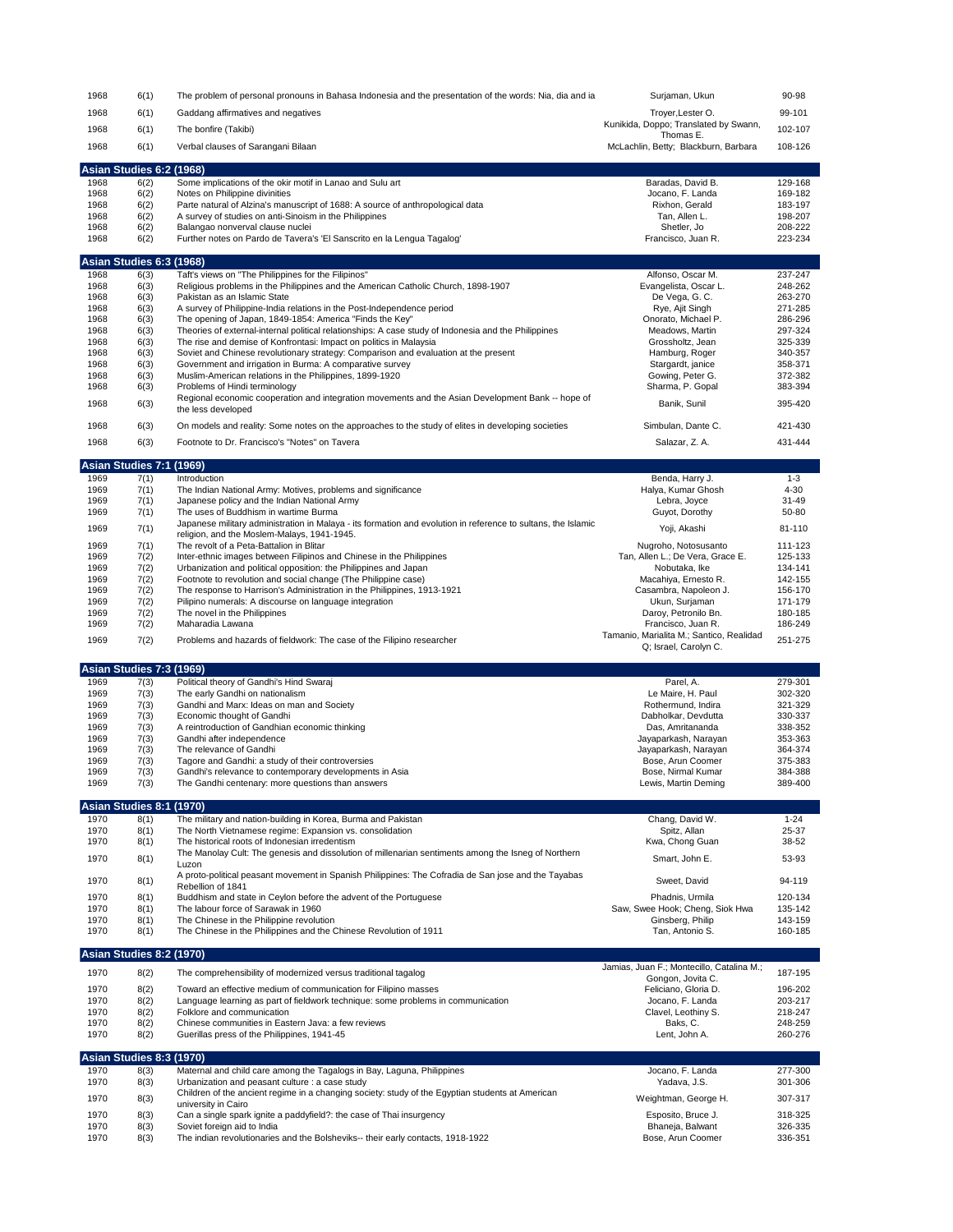| 1970<br>1970<br>1970<br>1970<br>1970 | 8(3)<br>8(3)<br>8(3)<br>8(3)<br>8(3) | Chikamatzu Monzaemon: a study in Japanese strategy<br>Indonesia's contemporary political problems<br>Southeast Asia and the scramble of the major powers for influence in the Indian Ocean<br>Islamic allusions in the poetry of Igbal<br>An introduction to peninsular prose fiction of the Philippines, 1859-1897 | Zaraspe, Racquel Sims<br>Noer, Deliar<br>Littaua, Ferdinand Z.<br>Clavel, Leothiny S.<br>Chung, Lilia Hernandez- | 352-365<br>366-373<br>374-377<br>378-385<br>386-393 |
|--------------------------------------|--------------------------------------|---------------------------------------------------------------------------------------------------------------------------------------------------------------------------------------------------------------------------------------------------------------------------------------------------------------------|------------------------------------------------------------------------------------------------------------------|-----------------------------------------------------|
|                                      | <b>Asian Studies 9:1 (1971)</b>      |                                                                                                                                                                                                                                                                                                                     |                                                                                                                  |                                                     |
| 1971                                 | 9(1)                                 | Social background of revolution                                                                                                                                                                                                                                                                                     | Majul, Cesar Adib                                                                                                | $1 - 23$                                            |
| 1971                                 | 9(1)                                 | Mirror, mirror on the wall: an analysis of changing social images in a developing society                                                                                                                                                                                                                           | Castillo, Gelia T.                                                                                               | 24-36                                               |
| 1971<br>1971                         | 9(1)<br>9(1)                         | The Zen concept of emptiness<br>The occurrence of a nervous mannerism in two cultures                                                                                                                                                                                                                               | Adorable, Violeta H.<br>Sechrest, Lee; Flores, Luis, Jr.                                                         | 37-54<br>55-63                                      |
|                                      |                                      | Some proposed solutions and/or alternatives to the problem of Korean unification: a political-geographical                                                                                                                                                                                                          |                                                                                                                  |                                                     |
| 1971                                 | 9(1)                                 | analysis                                                                                                                                                                                                                                                                                                            | Brinkle, Lydle                                                                                                   | 64-75                                               |
| 1971<br>1971                         | 9(1)<br>9(1)                         | Notes on the Sulu islands in Chu-Fan-Chih<br>The political evolution of micronesia toward self determination                                                                                                                                                                                                        | Wang, Teh-Ming<br>Smith, Donald F.                                                                               | 76-78<br>79-88                                      |
|                                      | <b>Asian Studies 9:2 (1971)</b>      |                                                                                                                                                                                                                                                                                                                     |                                                                                                                  |                                                     |
| 1971                                 | 9(2)                                 | The concept of sovereignty in pre-modern Asia: Its socio-political implications                                                                                                                                                                                                                                     | Ledesma, Lilia S.                                                                                                | 89-106                                              |
| 1971                                 | 9(2)                                 | Kautilya and the legalist concept of state and government: a comparative study                                                                                                                                                                                                                                      | Banico, Hermelindo                                                                                               | 107-113                                             |
| 1971<br>1971                         | 9(2)<br>9(2)                         | Eternal dryad of the Indian forest<br>Some reflections about the Cofradia de San Juan Jose as a Philippine religious uprising                                                                                                                                                                                       | Mangahas, Anna F.<br>Lee, David C.                                                                               | 114-125<br>126-143                                  |
| 1971                                 | 9(2)                                 | Anitism: a survey of religious beliefs native to the Philippines                                                                                                                                                                                                                                                    | Hislop, Stephen K.                                                                                               | 144-156                                             |
| 1971                                 | 9(2)                                 | Gapang: the practice of "sleep-crawling" in a tagalog community                                                                                                                                                                                                                                                     | Israel, Carolyn C.                                                                                               | 157-163                                             |
| 1971<br>1971                         | 9(2)<br>9(2)                         | Peasant society and unrest prior to the Huk revolution in the Philippines<br>The political style and the democratic process in Indonesia and the Philippines                                                                                                                                                        | Kerkvliet, Ben J.<br>Choi, Yearn H.                                                                              | 164-213<br>214-228                                  |
| 1971                                 | 9(2)                                 | General Artemio Ricarte y Garcia: a Filipino Nationalist                                                                                                                                                                                                                                                            | Luna, Maria Pilar S.                                                                                             | 229-242                                             |
| 1971                                 | 9(3)                                 | Great power influence among Southeast Asian States: a quantitative measurement                                                                                                                                                                                                                                      | Howell, Llewellyn D., Jr.                                                                                        | 243-273                                             |
| 1971<br>1971                         | 9(3)<br>9(3)                         | Nehru's response to socialism (in pre-independence India)<br>The independence mission 1919: independence lies ahead                                                                                                                                                                                                 | Bose, Arun Coomer<br>Villanueva, Honesto A.                                                                      | 274-281<br>282-306                                  |
| 1971                                 | 9(3)                                 | Reflections on the migration theory vis-à-vis the coming of Indian influences in the Philippines                                                                                                                                                                                                                    | Francisco, Juan R.                                                                                               | 307-314                                             |
| 1971                                 | 9(3)                                 | Preliminary notes on the social structure of the Pala'wan, Palawan Island, Philippines                                                                                                                                                                                                                              | Kikuchi, Yasushi                                                                                                 | 315-327                                             |
| 1971<br>1971                         | 9(3)<br>9(3)                         | Socialism in Confucianism<br>The Genesis of the DMK                                                                                                                                                                                                                                                                 | Chao, P.<br>Marican, Y. Mansoor                                                                                  | 328-339<br>340-364                                  |
| 1971                                 | 9(3)                                 | Political Nationalism in British India: a review article                                                                                                                                                                                                                                                            | Marican, Y. Mansoor                                                                                              | 365-381                                             |
|                                      | <b>Asian Studies 10:1 (1972)</b>     |                                                                                                                                                                                                                                                                                                                     |                                                                                                                  |                                                     |
| 1972                                 | 10(1)                                | An explanation of the methodology used in a dissertation entitled "the nature of cooperation among                                                                                                                                                                                                                  | Solidum, Estrella D.                                                                                             | $1 - 5$                                             |
| 1972                                 | 10(1)                                | ASEAN States as perceived through elite attitudes -- a factor for regionalism"<br>Themes in Philippine folk tales                                                                                                                                                                                                   | Demetrio, Francisco R., S.J.                                                                                     | $6 - 17$                                            |
| 1972                                 | 10(1)                                | Underlying case in Northern Kankanay                                                                                                                                                                                                                                                                                | Draper, Marjorie                                                                                                 | 18-23                                               |
| 1972                                 | 10(1)                                | Natural clusters in Kalinga disease terms                                                                                                                                                                                                                                                                           | Gieser, Ruth; Grimes, Joseph E.                                                                                  | 24-32                                               |
| 1972                                 | 10(1)                                | Cohesion in Ivatan                                                                                                                                                                                                                                                                                                  | Hooker, Betty                                                                                                    | 33-43                                               |
| 1972<br>1972                         | 10(1)<br>10(1)                       | Speech disguise in Itbayaten numerals<br>Charismatic authority and Philippine political behavior: the election of 1953                                                                                                                                                                                              | Yamada, Yukihiro<br>Marquette, Jesse F.                                                                          | 44-49<br>50-63                                      |
| 1972                                 | 10(1)                                | The Philippines and Vietnam: another false analogy                                                                                                                                                                                                                                                                  | Gates, John M.                                                                                                   | 64-76                                               |
| 1972                                 | 10(1)                                | Spatial aspects of Foochow settlement in West Malaysia with special reference to Sitiawan, Perak, since                                                                                                                                                                                                             | Khoo, S.H.; Cho, G.; Chan, K.E.                                                                                  | 77-94                                               |
| 1972                                 | 10(1)                                | 1902<br>The establishment of a residency in Brunei 1895-1905                                                                                                                                                                                                                                                        | Crisswell, Colin N.                                                                                              | 95-107                                              |
| 1972                                 | 10(1)                                | Some rural-urban comparison of political socialization in Taiwan                                                                                                                                                                                                                                                    | Wilson, Richard W.                                                                                               | 108-130                                             |
| 1972                                 | 10(1)                                | India's economic and political relations with Sikkim                                                                                                                                                                                                                                                                | Belfiglio, Valentine J.                                                                                          | 131-144                                             |
| 1972                                 | 10(1)                                | Nepal and the Indian Nationalist movement                                                                                                                                                                                                                                                                           | Mojundar, Kanchanmoy                                                                                             | 145-152                                             |
| 1972                                 | <b>Asian Studies 10:2 (1972)</b>     |                                                                                                                                                                                                                                                                                                                     | Landa, Jocano F.                                                                                                 | 157-178                                             |
| 1972                                 | 10(2)<br>10(2)                       | Cultural idiom and the problem of planned change: A case study from a Philippine municipality<br>Cultural fictions: The functions and dysfunctions of social mythology                                                                                                                                              | Weightman, George H.                                                                                             | 179-182                                             |
| 1972                                 | 10(2)                                | The People's Republic of China as a nuclear power: A study of Chinese statements on global strategy                                                                                                                                                                                                                 | Liu, Leo Y.                                                                                                      | 183-195                                             |
| 1972                                 | 10(2)                                | Indonesia-India Relations, 1955-1967                                                                                                                                                                                                                                                                                | Dutt, Nitish K.                                                                                                  | 196-220                                             |
| 1972                                 | 10(2)                                | An analysis of the June 17, 1971 agreement between Japan and the United States                                                                                                                                                                                                                                      | Belfiglio, Valentine J.                                                                                          | 221-231                                             |
| 1972                                 | 10(2)                                | The Cursillo Movement: Its impact on Philippine society                                                                                                                                                                                                                                                             | Bautista, Purificacion G.                                                                                        | 232-244                                             |
| 1972                                 | 10(2)                                | Modernization and the secular state in Southeast Asia                                                                                                                                                                                                                                                               | Parpan, Alfredo G.                                                                                               | 245-255                                             |
| 1972                                 | 10(2)                                | The Singapore Herald affair<br>Government legislation for Chinese secret societies in the Straits Settlements in the late Nineteenth                                                                                                                                                                                | Tamney, Joseph B.                                                                                                | 256-261                                             |
| 1972                                 | 10(2)                                | Century                                                                                                                                                                                                                                                                                                             | Cheng, Siok-hwa                                                                                                  | 262-271                                             |
| 1972                                 | 10(2)                                | Aesthetic values in contemporary Japan: The effects of industrialization and a consumer economy on<br>Japanese aesthetic values                                                                                                                                                                                     | Olsen, Edward A.                                                                                                 | 272-282                                             |
|                                      | Asian Studies 10:3 (1972)            |                                                                                                                                                                                                                                                                                                                     |                                                                                                                  |                                                     |
| 1972                                 | 10(3)                                | The primate city in Southeast Asia: Conceptual definitions and colonial origins                                                                                                                                                                                                                                     | Reed, Robert R.                                                                                                  | 283-320                                             |
| 1972<br>1972                         | 10(3)<br>10(3)                       | The quest for development and the discovery of Asia by Asians<br>Belgium and a Philippine protectorate: A stillborn pan                                                                                                                                                                                             | Castillo, Gelia T.<br>Blumberg, Arnold                                                                           | 321-335<br>336-343                                  |
| 1972                                 | 10(3)                                | Two poems in Carlos A. Angeles: An experiment toward a poetics of the lyric poem                                                                                                                                                                                                                                    | Abad, Gemino H.                                                                                                  | 344-360                                             |
| 1972                                 | 10(3)                                | Public perception of bureaucratic performance in Uttar Pradesh (India) and its impact on social change                                                                                                                                                                                                              | Vajpeyi, Dhirendra K.                                                                                            | 361-377                                             |
|                                      |                                      | and modernization                                                                                                                                                                                                                                                                                                   | Heyzer, Noeleen; Weldon, Peter D.;                                                                               |                                                     |
| 1972                                 | 10(3)                                | Ideological and attitudinal differences among Singapore trade union leaders                                                                                                                                                                                                                                         | Wee, Gek Sim                                                                                                     | 378-389                                             |
| 1972<br>1972                         | 10(3)<br>10(3)                       | Agrarian reform communication: Concepts and methods<br>The attitude of Indonesia towards Japanese peace treaty                                                                                                                                                                                                      | Clavel, Leothiny S.<br>Kesavan, K. V.                                                                            | 390-406<br>407-415                                  |
| 1972                                 | 10(3)                                | Political culture as a factor of political decay in China and Japan                                                                                                                                                                                                                                                 | Choi, Yearn H.                                                                                                   | 416-428                                             |
| 1972                                 | 10(3)                                | The earth-diver myth: Towards a theory of its diffusion in Asia                                                                                                                                                                                                                                                     | Lopez, Rogelio M.                                                                                                | 429-448                                             |
|                                      | <b>Asian Studies 11:1 (1973)</b>     |                                                                                                                                                                                                                                                                                                                     |                                                                                                                  |                                                     |
| 1973                                 | 11(1)                                | One who preferred nettles                                                                                                                                                                                                                                                                                           | Espitola, Silvino V.                                                                                             | $1 - 27$                                            |
| 1973                                 | 11(1)                                | The relevance of Mabini's social ideas to our times<br>The destruction of the Indonesian political party system--the PNI during the early years of guided                                                                                                                                                           | Majul, Cesar Adib                                                                                                | 28-36                                               |
| 1973                                 | 11(1)                                | democracy                                                                                                                                                                                                                                                                                                           | Rocamora, Joel                                                                                                   | 37-75                                               |
| 1973                                 | 11(1)                                | Buddhism in early Southeast Asia: a contribution to the study of culture change                                                                                                                                                                                                                                     | Lim, Aurora Roxas                                                                                                | 75-97                                               |
| 1973                                 | 11(1)                                | The indigenization of Indonesian art                                                                                                                                                                                                                                                                                | Rocamora, Nancy F.                                                                                               | 98-111                                              |
| 1973                                 | 11(1)                                | Muslim Philippines: with reference to Sulus, Muslim-Christian contradictions, and the Mindanao crisis                                                                                                                                                                                                               | Abubakar, Asiri J.                                                                                               | 112-128                                             |
| 1973<br>1973                         | 11(1)                                | Note Sur La Litterature tagale contemporaine                                                                                                                                                                                                                                                                        | Salazar, Zeus A.                                                                                                 | 129-150<br>151-164                                  |
|                                      | 11(1)                                | Social change and political legitimacy in warlord China                                                                                                                                                                                                                                                             | Chan, Anthony B.                                                                                                 |                                                     |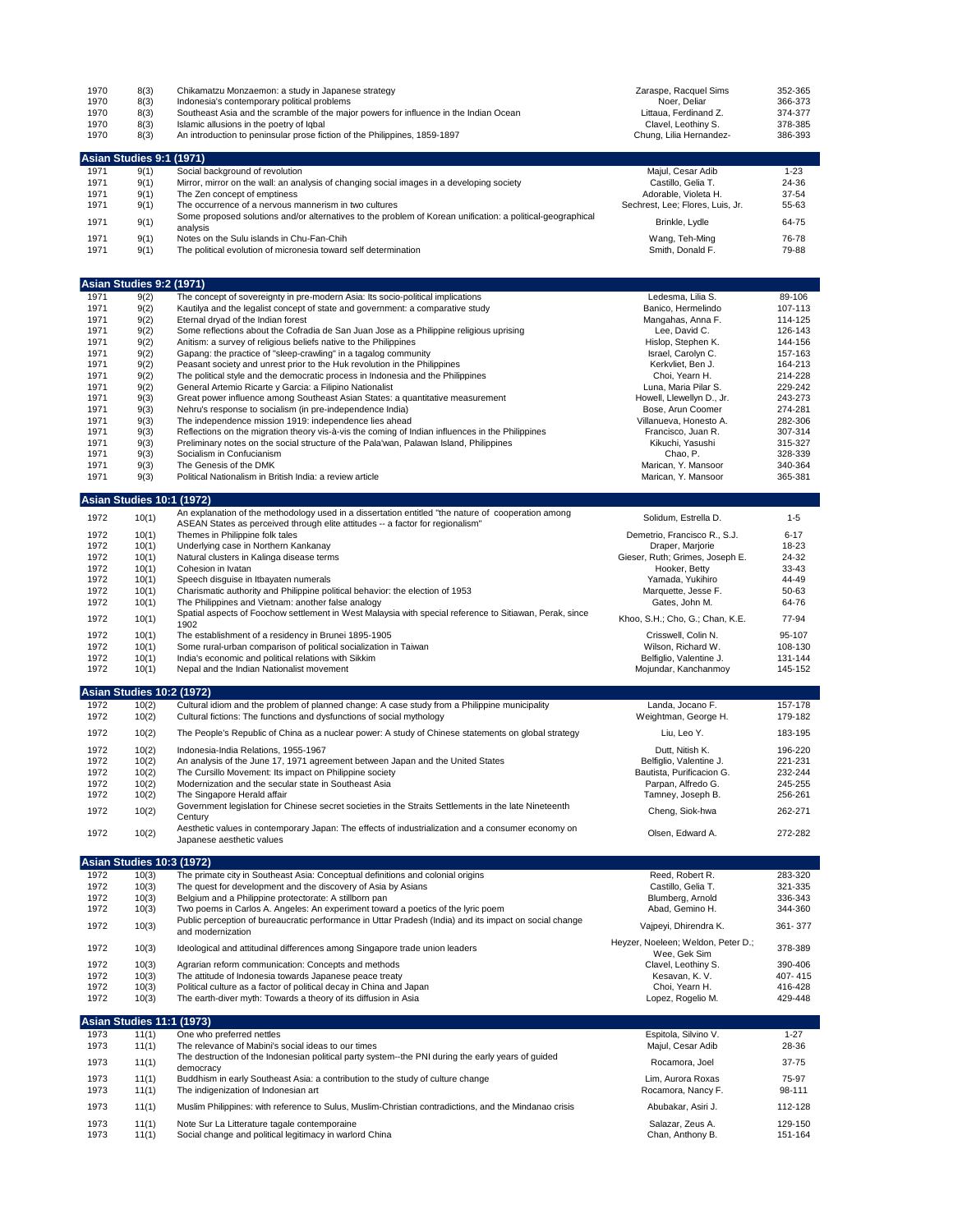| 1973<br>1973 | 11(1)<br>11(1)                            | In search of leadership in Morong, Rizal<br>American logbooks and journals in Salem, Massachussetts on the Philippines 1976-1894                                                             | Angeles, Vivienne S.M.<br>Medina, Isagani             | 165-176<br>177-198 |
|--------------|-------------------------------------------|----------------------------------------------------------------------------------------------------------------------------------------------------------------------------------------------|-------------------------------------------------------|--------------------|
|              | <b>Asian Studies 11:2 (1973)</b>          |                                                                                                                                                                                              |                                                       |                    |
| 1973         | 11(2)                                     | A Book and a new nation                                                                                                                                                                      | Melchor, Alejandro A.                                 | $1 - 5$            |
| 1973         | 11(2)                                     | The erosion of the bi-polar power structure in the 1960's: Its impact upon East Asian international politics                                                                                 | Saniel, Josefa M.                                     | $6 - 40$           |
| 1973         | 11(2)                                     | National identity and the Philippine University                                                                                                                                              | Majul, Cesar Adib                                     | 41-46              |
| 1973         | 11(2)                                     | Art in Ifugao society                                                                                                                                                                        | Lim. Aurora Roxas<br>Levinson, O. Baryshnikova G.,    | 47-76              |
| 1973         | 11(2)                                     | Ang pag-aaral hinggil sa Pilipinas sa USSR                                                                                                                                                   | Levtonova, Yu                                         | 75-83              |
| 1973         | 11(2)                                     | The intellectual's play: A brief discourse on the Noh                                                                                                                                        | Bonifacio, Amelia Lapeña-                             | 84-96              |
| 1973<br>1973 | 11(2)<br>11(2)                            | Second footnote on the Tasaday<br>The Philippine independence controversy from McKinley to Taft: The politics of accommodation                                                               | Salazar, Zeus A.<br>Soberano, Rawlein G.              | 97-113<br>114-122  |
| 1973         | 11(2)                                     | A Belgian view of the Philippines: 1899                                                                                                                                                      | Blumberg, Arnold                                      | 123-127            |
| 1973         | 11(2)                                     | Philippine Shamanism and Southeast Asian parallels                                                                                                                                           | Demetrio, Francisco R.                                | 128-154            |
| 1973         | 11(2)                                     | A preliminary catalogue of Bikol dramas                                                                                                                                                      | Realubit, Maria Lilia                                 | 155-161            |
| 1973         | <b>Asian Studies 11:3 (1973)</b><br>11(3) | Asia and the humanities                                                                                                                                                                      | Majul, Cesar Adib                                     | $1 - 12$           |
| 1973         | 11(3)                                     | A divisible and graduated peace                                                                                                                                                              | Solidum, Estrella D. and Dubsky, Roman                | 13-36              |
| 1973         | 11(3)                                     | The Chinese in Southeast Asia: China commitments and local assimilation                                                                                                                      | Howell, Llewellyn D., Jr.                             | 37-53              |
| 1973         | 11(3)                                     | China's diplomacy through art: a discussion on some of the archaeological and art finds in the People's                                                                                      | Lim, Aurora Roxas                                     | 54-82              |
|              |                                           | Republic of China                                                                                                                                                                            |                                                       |                    |
| 1973<br>1973 | 11(3)<br>11(3)                            | Hunting and fishing among the Southern Kalinga<br>Unity and disunity in the Muslim struggle                                                                                                  | Lawless, Robert<br>Tan, Samuel K.                     | 83-109<br>110-134  |
|              |                                           | Images of nature in Swettenham's early writings: prolegomenon to a historical perspective on Peninsular                                                                                      |                                                       |                    |
| 1973         | 11(3)                                     | Malaysia's ecological problems                                                                                                                                                               | Aiken, S. Robert                                      | 135-152            |
| 1973         | 11(3)                                     | Sugbuanon drama: a preliminary list of plays acquired by the University                                                                                                                      | Ramas, Wilhelmina Q.                                  | 153-172            |
| 1974         | <b>Asian Studies 12:1 (1974)</b><br>12(1) | Culture contact and ethnogenesis in Mindoro up to the end of the Spanish rule                                                                                                                | Lopez, Violeta B.                                     | $1 - 38$           |
| 1974         | 12(1)                                     | The American debate on Philippine annexation at the turn of the century, 1898-1900                                                                                                           | Soberano, Rawlein G.                                  | 39-51              |
| 1974         | 12(1)                                     | Financial diplomacy: Takahashi Korekiyo missions of 1904-1905                                                                                                                                | Best, Gary Dean                                       | 52-76              |
| 1974<br>1974 | 12(1)                                     | The structure of national law-making authority in Bhutan                                                                                                                                     | Belfiglio, Valentine J.                               | 77-87<br>88-118    |
|              | 12(1)                                     | Philippine "seditious" plays                                                                                                                                                                 | Rodell, Paul A.                                       |                    |
| 1974         | 12(1)                                     | Sair Nona Fientje de Feniks: An example of popular Indonesian fiction in the first quarter of the century                                                                                    | Watson, S. Cyril William                              | 119-136            |
| 1974<br>1974 | 12(1)<br>12(1)                            | The Paekchong: "Untouchables" of Korea<br>A nativistic reaction of colonialism: the Sinhala-Buddhist revival in Sri Lanka                                                                    | Rhim, Soon Man<br>Dharmadasa, K. N. O.                | 137-158<br>159-179 |
| 1974         | 12(1)                                     | The white man's burden                                                                                                                                                                       | Bradley, William L.                                   | 180-199            |
|              |                                           | Asian Studies 12:2&3 (1974)                                                                                                                                                                  |                                                       |                    |
| 1974         | 12(283)                                   | Trends and direction of research on Philippine history: an informal essay                                                                                                                    | Owen, Norman G.                                       | $1 - 17$           |
| 1974<br>1974 | 12(283)<br>12(283)                        | Parson's "theory of action" and "structural functional" approach to social science: A critique<br>Economic policy and political gains: The first phase of India's green revolution (1966-71) | Dumagat, Fay L.<br>Torri, Michelguglielmo             | 18-44<br>45-75     |
| 1974         | 12(2&3)                                   | The end of the post-war period in United States-Japanese relations                                                                                                                           | Olsen, Edward A.                                      | 76-85              |
| 1974         | 12(2&3)                                   | Towards integration: A review of policies affecting the minority groups with special reference to the                                                                                        | Lopez, Violeta B.                                     | 86-99              |
| 1974         | 12(283)                                   | Mangyans (1901-1975)<br>Where the rich are tenants                                                                                                                                           | Magannon, Esteban T.                                  | 100-116            |
| 1974         | 12(283)                                   | Rapid social change among Igorot miners                                                                                                                                                      | Scott, William Henry                                  | 117-128            |
| 1974         | 12(2&3)                                   | Juan Pusong: The Filipino trickster revisited                                                                                                                                                | Hart, Donn V.; Hart, Harriett E.                      | 129-162            |
| 1974<br>1974 | 12(283)<br>12(283)                        | A preliminary list of Iloko drama<br>The Muslims in the Philippines: A bibliographic essay                                                                                                   | Tupas, Filonila Madamba<br>Mahmoud, Mohammad Fatthy   | 163-172<br>173-197 |
|              | <b>Asian Studies 13:1 (1975)</b>          |                                                                                                                                                                                              |                                                       |                    |
| 1975         | 13(1)                                     | The May fourth movement and the origins of Chinese marxism                                                                                                                                   | Teodoro, Luis V., Jr.                                 | $1 - 16$           |
| 1975         | 13(1)                                     | Studies of urban poverty in the Philippines                                                                                                                                                  | David, Karina Constantino; Angangco,<br>Ofelia Regala | 17-36              |
| 1975         | 13(1)                                     | Social distance in Iloilo City: A study of anti-Chinese attitudes in the Philippines                                                                                                         | Omohundro, John T.                                    | 37-54              |
| 1975         | 13(1)                                     | Women of North Korea--yesterday and today                                                                                                                                                    | Rhim, Soon Man                                        | 55-76              |
| 1975         | 13(1)                                     | Area studies: A focus of multidisciplinary approach in the social sciences                                                                                                                   | Saniel, Josefa M.                                     | 77-88              |
| 1975         | <b>Asian Studies 13:2 (1975)</b><br>13(2) | The great proletarian cultural revolution                                                                                                                                                    | Etemadi, Felisa Uy                                    | $1 - 12$           |
| 1975         | 13(2)                                     | The theoretical basis of sexual equality and marriage reform in China                                                                                                                        | Dorros, Sybilla G.                                    | 13-26              |
| 1975         | 13(2)                                     | The "christian problem" and the Philippine South                                                                                                                                             | de los Santos, Joel                                   | 27-44              |
| 1975         | 13(2)                                     | Platforms of Philippine parties: The politics of expedience, 1902-1913                                                                                                                       | Soberano, Rawlein G.                                  | 45-54              |
| 1975<br>1975 | 13(2)<br>13(2)                            | North Indian intellectuals: perceptions and images of modernization<br>General characterization of contemporary religious movements in the Philippines                                       | Malik, Yogendra K.<br>Covar, Prospero R.              | 55-78<br>79-92     |
| 1975         | 13(2)                                     | The ritual music of the Iglesia del Ciudad Mistica de Dios: A preliminary report                                                                                                             | Santos, Ramon P.                                      | 93-118             |
| 1975         | 13(2)                                     | Heaven sees as the people see, heaven hears as the people hear                                                                                                                               | Scott, William Henry                                  | 119-135            |
|              | <b>Asian Studies 13:3 (1975)</b>          |                                                                                                                                                                                              |                                                       |                    |
| 1975<br>1975 | 13(3)<br>13(3)                            | Japanese colonialism and Korean economic development, 1910-1945<br>United States policy on Japan war reparations, 1945-1951                                                                  | King, Betty L.<br>Ohno, Takushi                       | $1 - 22$<br>23-46  |
| 1975         | 13(3)                                     | Japanese cultural propaganda in the Philippines                                                                                                                                              | Javier, Mariano C.                                    | 47-62              |
| 1975         | 13(3)                                     | The lost lessons of Hiroshima and Nagasaki                                                                                                                                                   | Takahashi, Karen                                      | 63-90              |
|              | <b>Asian Studies 14:1 (1976)</b>          |                                                                                                                                                                                              |                                                       |                    |
| 1976         | 14(1)                                     | Toward an inventory of Philippine musical instruments                                                                                                                                        | Manuel, E. Arsenio                                    | $1 - 72$           |
| 1976<br>1976 | 14(1)<br>14(1)                            | An example of conflict and authority in a Philippine community: A case study<br>Some social and cultural problems of the Muslims in the Philippines                                          | Pertierra, Raul<br>Majul, Cesar Adib                  | 73-83<br>84-99     |
| 1976         | 14(1)                                     | Chinese schools and the assimilation problem in the Philippines                                                                                                                              | Sussman, Gerald                                       | 100-108            |
|              | <b>Asian Studies 14:2 (1976)</b>          |                                                                                                                                                                                              |                                                       |                    |
| 1976         | 14(2)                                     | An historical background on the coming and spread of Islam and christianity in Southeast Asia                                                                                                | Majul, Cesar Adib                                     | $1 - 14$           |
| 1976<br>1976 | 14(2)<br>14(2)                            | A note on the rise of the plantations and the genesis of Indian Labour immigration to Sri Lanka<br>The Encomienda in early Philippine colonial history                                       | vanden Driesen, I.H.<br>Anderson, Eric A.             | 15-24<br>25-36     |
| 1976         | 14(2)                                     | Ideology in Indonesia's colonial administration                                                                                                                                              | Dubsky, Roman                                         | 37-64              |
| 1976         | 14(2)                                     | The Spanish-defined separatismo in Taal, 1895-96: a prologue to a revolution                                                                                                                 | Recto, Manuelito M.                                   | 65-87              |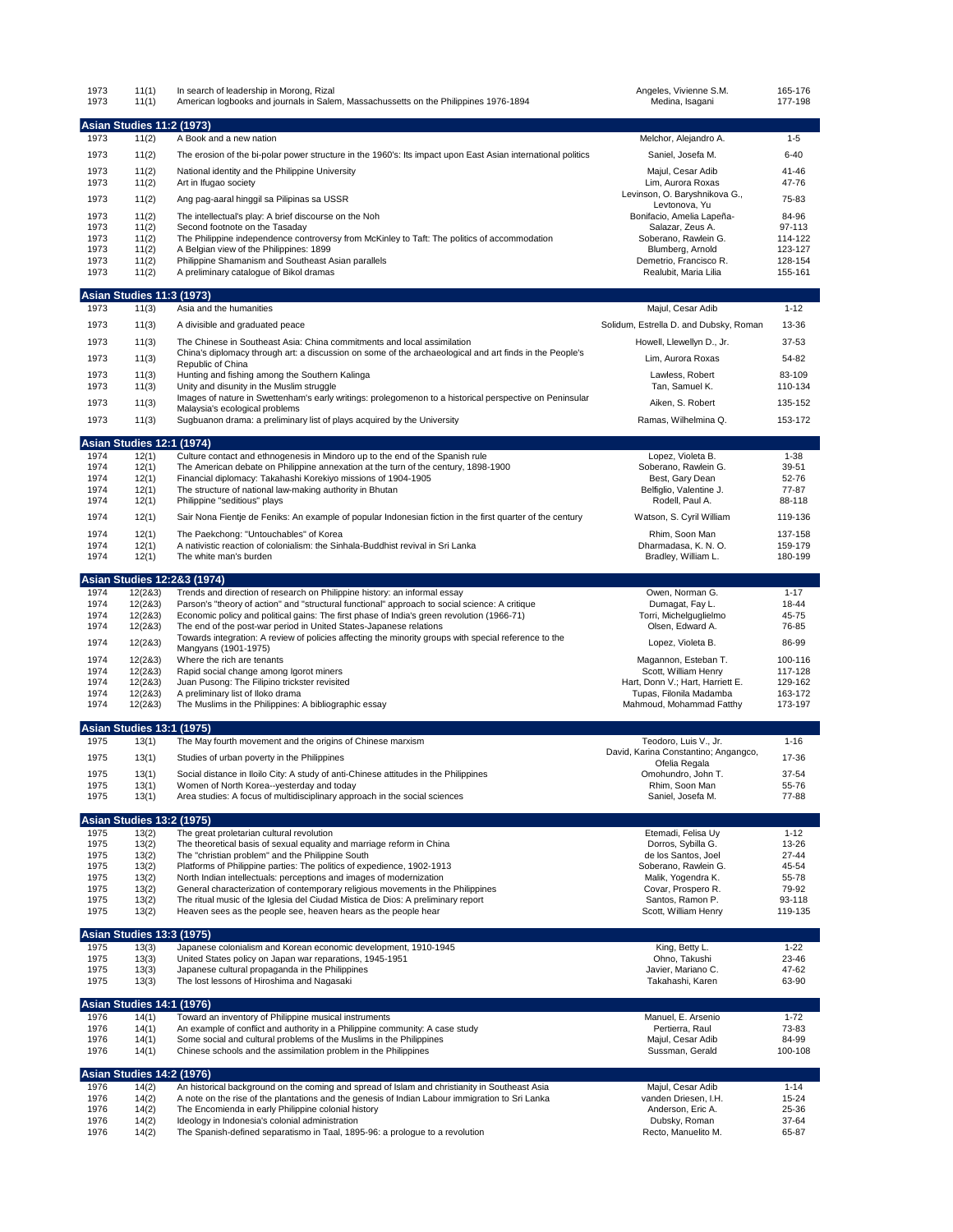| 1976          | 14(2)                            | The role of Sikkim in Indo-Nepalese relations in the nineteenth century                                                                                                                              | Mojumdar, Kanchanmoy                            | 88-93                 |
|---------------|----------------------------------|------------------------------------------------------------------------------------------------------------------------------------------------------------------------------------------------------|-------------------------------------------------|-----------------------|
|               | <b>Asian Studies 14:3 (1976)</b> |                                                                                                                                                                                                      |                                                 |                       |
| 1976          | 14(3)                            | Diplomacy in East Asia: An expression of general world views                                                                                                                                         | Ikle, Frank W.                                  | $1 - 10$              |
| 1976          | 14(3)                            | Contemporary existentialism and the concept of naturalness in taoism and Ch'an (Zen)                                                                                                                 | Lin, Robert K.                                  | $11 - 26$             |
| 1976          | 14(3)                            | Evolution of Sino-American economic relations, 1784-1929: A survey                                                                                                                                   | Ghosh, Paratha Sarathy                          | 27-43                 |
| 1976          | 14(3)                            | Chang Hsueh-Liang on the Sian incident                                                                                                                                                               | Upshur, Jiu-Hwa Lo                              | 44-55                 |
| 1976          | 14(3)                            | The relationship between the army and the party in China during the transitional period from 1967-1976                                                                                               | Liu, Leo Y.                                     | 56-81                 |
|               |                                  |                                                                                                                                                                                                      |                                                 |                       |
|               | Asian Studies 15 (1977)          |                                                                                                                                                                                                      |                                                 | $1 - 20$              |
| 1977<br>1977  | 15<br>15                         | Principales, ilustrados, intellectuals and the original concept of a Filipino national community<br>Indian penetration of pre-Spanish Philippines                                                    | Majul, Cesar Adib<br>Churhill, Malcolm          | $21 - 45$             |
| 1977          | 15                               | The Datus of the Rio Grande de Cotabato under colonial rule                                                                                                                                          | Beckett, Jeremy                                 | 46-64                 |
| 1977          | 15                               | Japan and the Philippines: From traditional to modern societies                                                                                                                                      | Saniel, Josefa M.                               | 65-109                |
| 1977          | 15                               | Recognition policies toward China: A comparative study                                                                                                                                               | Yee, Herbert S.                                 | 110-121               |
| 1977<br>1977  | 15<br>15                         | A world inhuman in its poverty<br>From 'tribes' to peasants and entrepreneurs: A study of the Buhid differential responses to change                                                                 | de Young, N.<br>Lopez, Violeta B.               | 122-135<br>136-147    |
|               |                                  |                                                                                                                                                                                                      |                                                 |                       |
| 1978          | Asian Studies 16 (1978)<br>16    | The status of women in the People's Republic of China                                                                                                                                                | Dorros, Sybilla G.                              | $1 - 50$              |
| 1978          | 16                               | The status of women in Japan: Yesterday and today                                                                                                                                                    | Rhim, Soon Man                                  | 51-74                 |
| 1978          | 16                               | The changing female labour force in Singapore                                                                                                                                                        | Cheng, Siok-Hwa                                 | 75-99                 |
|               | <b>Asian Studies 17</b>          | (1979)                                                                                                                                                                                               |                                                 |                       |
| 1979          | 17                               | An analysis of the "genealogy of Sulu"                                                                                                                                                               | Majul, Cesar Adib                               | $1 - 17$              |
| 1979          | 17                               | The de Manila a Dagupan                                                                                                                                                                              | Gonzalez, Michael                               | 18-36                 |
| 1979          | 17                               | Towards a model for writing Philippine dictionaries                                                                                                                                                  | Hidalgo, Cesar A.                               | 37-64                 |
| 1979          | 17                               | Unemployment and underemployment in the Asean countries                                                                                                                                              | Mendoza, Rene E.                                | 65-103                |
| 1979          | 17                               | Three Japanese villages: A Filipino's glimpses of rural Japan                                                                                                                                        | Bauzon, Leslie E.                               | 104-112               |
|               | Asian Studies 18 (1980)          |                                                                                                                                                                                                      |                                                 |                       |
| 1980<br>1980  | 18<br>18                         | The Asianization of anthropology<br>Faith healing in the Philippines: An historical perspective                                                                                                      | Bennagen, P. L.<br>Salazar, Zeus A.             | $1 - 26$<br>$27 - 41$ |
| 1980          | 18                               | Developmentalism and the "new society": The repressive ideology of underdevelopment                                                                                                                  | Magno, A. R.                                    | 42-57                 |
| 1980          | 18                               | In the mountain-womb                                                                                                                                                                                 | Gonzalez, Michael Manuel                        | 58-70                 |
| 1980          | 18                               | Potensiya, bisa, at anting-anting (Decoding belief system encoded in folklore)                                                                                                                       | Covar, Prospero R.                              | 71-78                 |
| 1980          | 18                               | Ang pananaw sa buhay at Weltanschauung na mahihiwatigan sa sikolohiya ng wikang tagalog                                                                                                              | Enriquez, Virgilio G.; Alfonso, Amelia B.       | 79-89                 |
| 1980          | 18                               | The war of National liberation in Kampuchea, 1954-1970                                                                                                                                               | Espinas, M. Ragos                               | 90-120                |
| 1980          | 18                               | A Spaniard's diary of Mangalore, 1776-1777                                                                                                                                                           | Escoto, Salvador P.                             | 121-135               |
|               | Asian Studies 19 (1981)          |                                                                                                                                                                                                      |                                                 |                       |
| 1981          | 19                               | Some patterns of political and economic developments in the ASEAN                                                                                                                                    | Magallona, M.M.                                 | $1 - 15$              |
| 1981          | 19                               | Bolshevism in the colonies: Indochina and the "Philippine example"                                                                                                                                   | Malay, A.S.                                     | 16-36                 |
| 1981          | 19                               | The Eurocentric Worldview: misunderstanding East Asia                                                                                                                                                | Fields, Larry                                   | 37-55                 |
| 1981          | 19                               | The Indian community in the Philippines: a profile                                                                                                                                                   | Rye, A.S.                                       | 56-64                 |
| 1981          | 19                               | The genesis of the Muslim community in Ceylon (Sri Lanka): A historical summary                                                                                                                      | Ali, Ameer                                      | 65-82                 |
| 1981          | 19                               | A framework for Philippine foreign policy: Some suggestions                                                                                                                                          | Sta. Romana, E.R.                               | 83-108                |
| 1981          | 19                               | The perception of neocolonial relations with the United States: nationalism in Filipino literature since<br>1960's                                                                                   | Maranan, E.B.                                   | 109-128               |
|               | Asian Studies 20 (1982)          |                                                                                                                                                                                                      |                                                 |                       |
| 1982          | 20                               | The Status of Woman in China: Yesterday and Today                                                                                                                                                    | Rhim. Soon Man                                  | $1 - 44$              |
| 1982          | 20                               | The Chinese natural religion: Confucianism and Taoism                                                                                                                                                | Chao, Paul                                      | 45-57                 |
| 1982          | 20                               | The Sino-Soviet conflict: Post-Mao period, 1976-1979                                                                                                                                                 | Ladrido, R. C.                                  | 58-67                 |
| 1982          | 20                               | The Reagan administration and the Indo-US Relations: New directions and options                                                                                                                      | Jain, B. M.                                     | 68-82                 |
| 1982          | 20                               | Philippine involvement in the Korean War: A footnote to R.P-U.S. relations                                                                                                                           | Polo, Lily Ann                                  | 83-92                 |
| 1982          | 20                               | Achievement orientation and political attitudes: Implications of diffusion of technology among the North<br>Indian youth                                                                             | Malik, Yogendra K.                              | 93-107                |
| 1982          | 20                               | Mak Yong: The ancient Malay Dance-Theatre                                                                                                                                                            | Yousof, Ghulam-Sarwar                           | 108-121               |
| 1982          | 20                               | The "legal vs. illegal" problem in CPP-ML strategy and tactics                                                                                                                                       | Malay, A. S,                                    | 122-142               |
|               | Asian Studies 21 (1983)          |                                                                                                                                                                                                      |                                                 |                       |
| 1983          | 21                               | Filipinos in China before 1500                                                                                                                                                                       | Scott, William Henry                            | $1 - 19$              |
| 1983          | 21                               | Ang kasaysayang panlipunan ng Pilipinas: Isang rekonstruksiyon mula sa mga diksyunario't<br>bukabularyong tagalog 1600-1914: A reconstruction of Philippine social history from tagalog dictionaries | Medina, Isagani R.                              | 20-40                 |
|               |                                  | and vocabularies, 1600-1914                                                                                                                                                                          |                                                 |                       |
| 1983<br>1983  | 21<br>21                         | The inquilinos of Cavite and Filipino class structure in the late nineteenth century<br>Dutch relations with the Philippines, 1600-1800                                                              | Buhler, Soledad Borromeo<br>Roessingh, M. P. H. | 41-58<br>59-78        |
| 1983          | 21                               | A comparison between the taxation systems in the Philippines under Spanish rule and Indonesia under                                                                                                  | Wolters, W.                                     | 79-106                |
|               |                                  | Dutch rule during the 19th century                                                                                                                                                                   |                                                 |                       |
| 1983<br>1983  | 21<br>21                         | Caves and bathing places in Java as evidence of cultural accommodation<br>The development of the Shi'a concept of the imamate                                                                        | Lim, Aurora Roxas<br>Angeles, Vivienne S.M.     | 107-144<br>145-160    |
|               |                                  | Asian Studies 22-24 (1984-1986)                                                                                                                                                                      |                                                 |                       |
| 1984-         |                                  |                                                                                                                                                                                                      |                                                 |                       |
| 1986<br>1984- | 22-24                            | Sources of local history                                                                                                                                                                             | Cruz, Romeo V.                                  | $1 - 9$               |
| 1986          | 22-24                            | Banditry in Cavite during the post World war II period                                                                                                                                               | Sobritchea, Carolyn I.                          | $10 - 27$             |
| 1984-<br>1986 | 22-24                            | Spanish and American colonization processes in Samar                                                                                                                                                 | Imperial, Reynaldo H.                           | 28-51                 |
| 1984-         | 22-24                            | Religion and secularization in the Philippines and other Asian countries                                                                                                                             | Mendoza, Rene E.                                | 52-57                 |
| 1986<br>1984- | 22-24                            | Buhid ideology: "Traditional" and transitional                                                                                                                                                       | Gonzaga, Violeta Lopez                          | 58-76                 |
| 1986<br>1984- |                                  |                                                                                                                                                                                                      |                                                 |                       |
| 1986<br>1984- | 22-24                            | Metaphor as social reflection: An essay on the poetics of Federico Licsi Espino, Jr.                                                                                                                 | Maranan, Edgar B.                               | 77-98                 |
| 1986          | 22-24                            | The pabasa of San Luis, Batangas                                                                                                                                                                     | Mirano, Linette Rivera                          | 99-116                |

**Asian Studies 25-26 (1987-1988)**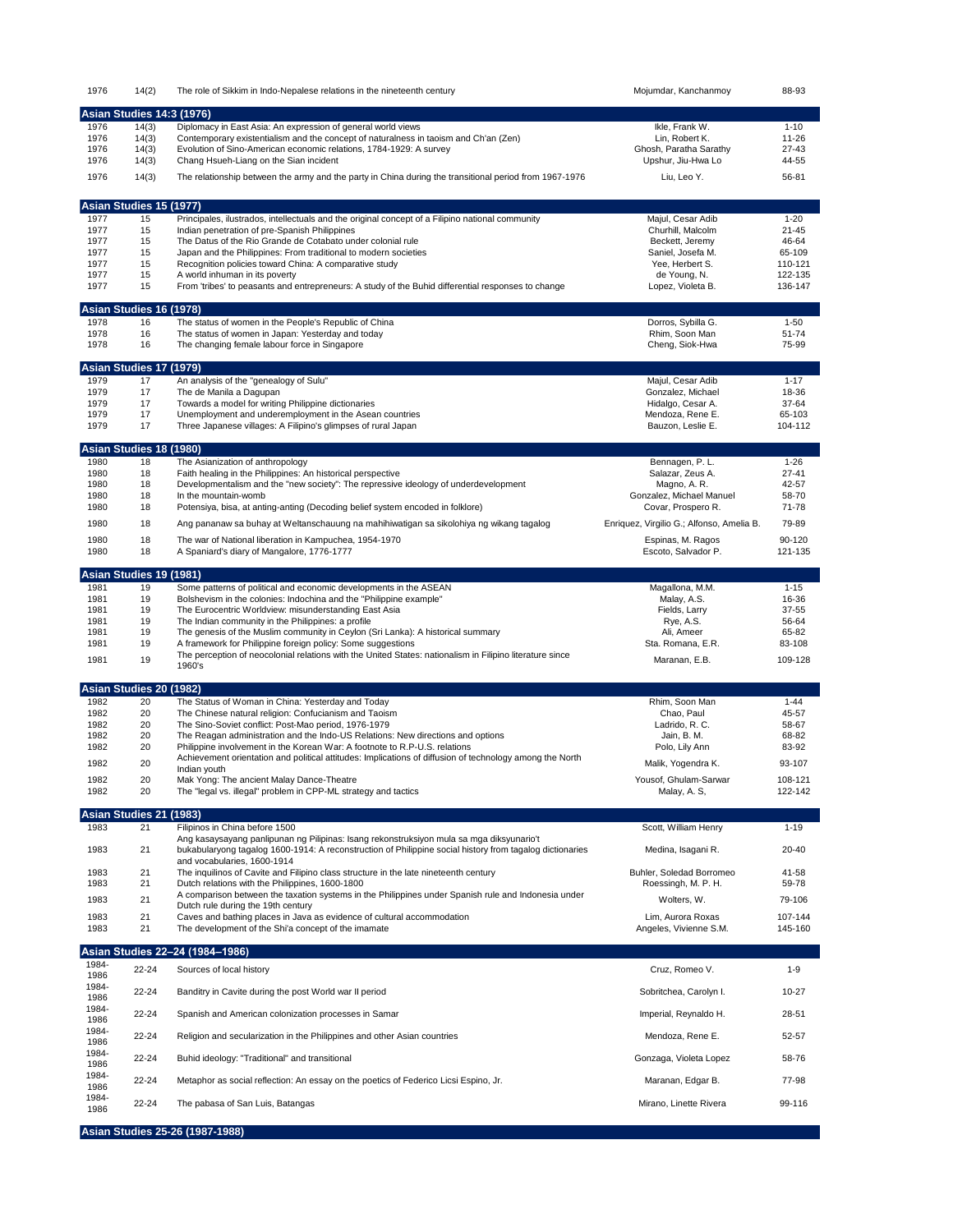| 1987-<br>1988         | 25-26                         | A critique of the Aquino government's economic program, and a proposal for an alternative development<br>strategy                                                                   | Montes, Manuel F.                               | $1 - 15$            |
|-----------------------|-------------------------------|-------------------------------------------------------------------------------------------------------------------------------------------------------------------------------------|-------------------------------------------------|---------------------|
| 1987-                 | 25-26                         | Land reform: Behind the rhetoric of Aquino's Davao promises                                                                                                                         | Padilla, Sabino G.                              | 16-26               |
| 1988<br>1987-         | 25-26                         | Patterns of political changes and their social impact in Mindanao and Sulu after the February 1986                                                                                  | Palongpalong, Artemio D.                        | 27-38               |
| 1988<br>1987-         |                               | elections : A perspective                                                                                                                                                           | Nemenzo, Francisco Jr.; Encarnacion,            |                     |
| 1988<br>1987-         | 25-26                         | Towards a democratic peace and people's security.                                                                                                                                   | Teresa S.                                       | 39-47               |
| 1988                  | 25-26                         | Internal armed conflict in the Philippines and the quest for peace in the period of democratic transition.                                                                          | Garcia, Edmundo O.                              | 48-61               |
| 1987-<br>1988         | 25-26                         | Rediscovering national purpose (State of the Nation Address, July 1988)                                                                                                             | Aquino, Corazon C.                              | 62-71               |
| 1987-<br>1988         | 25-26                         | The persistence of crisis in the democratic space: Notes on the politics of non-structural change in the<br>post-Marcos period                                                      | Maranan, Edgar B.                               | 72-81               |
| 1987-<br>1988         | 25-26                         | The turning point that never was (a military perspective on the "February revolution")                                                                                              | Filio, Candido P.                               | 82-92               |
| 1987-<br>1988         | 25-26                         | Cory's people power.                                                                                                                                                                | Lim, Benito                                     | 93-98               |
| 1987-<br>1988         | 25-26                         | Book review: Gareth Porter and Walden Bello                                                                                                                                         | Malay, Armando S., Jr.                          | 99-103              |
|                       | <b>Asian Studies 27</b>       | (1989)                                                                                                                                                                              |                                                 |                     |
| 1989<br>1989          | 27<br>27                      | The constitutional basis of an Independent foreign policy<br>Historical Review of the concept, issues and proposals on an independent foreign policy for the                        | Villacorta, Wilfrido V.<br>De Castro, Rene      | $1 - 6$<br>$7 - 34$ |
| 1989                  | 27                            | Philippines: 1955-1988<br>The Philippine long-term external environment                                                                                                             | Talisayon, Serafin D.                           | 35-59               |
| 1989<br>1989          | 27<br>27                      | An agenda for an advocacy-oriented foreign policy making structure<br>An alternative model for Filipino production relations                                                        | Romero, Segundo E.<br>Arroyo, Dennis M.         | 60-73<br>74-97      |
| 1989                  | 27                            | Trade with socialist countries: An evaluation of past-experiences and recommendations for the future                                                                                | Ables, Adelardo                                 | 98-121              |
| 1989                  | 27                            | Toward a leapfrogging strategy for national self-reliance in science and technology                                                                                                 | Posadas, Roger; Roque, Celso R.                 | 122-138             |
| 1989                  | 27                            | A perspective of national security: Speech before group of 40                                                                                                                       | Almonte, Jose T.                                | 139-150             |
| 1989                  | 27                            | The AFP self-reliant defense posture (SRDP) program: Leading the national towards a new direction                                                                                   | Lazo, Danilo; Mercader, Juanita                 | 151-188             |
|                       | Asian Studies 28 (1990)       |                                                                                                                                                                                     |                                                 |                     |
| 1990<br>1990          | 28<br>28                      | National consciousness and arenas of struggle: The contradiction of the Philippine state<br>The Japanese occupation in Malaya and in the Philippines: The Chinese factor, 1942-1945 | Pertierra, Raul<br>Velasco, Renato S.           | $1 - 34$<br>35-52   |
| 1990<br>1990          | 28<br>28                      | Nationalism in the 19th century Manila<br>American colonial education and its impact on the status of Filipino women                                                                | Cruz. Romeo V.<br>Sobritchea, Carolyn I.        | 53-69<br>70-91      |
| 1990                  | 28                            | Decolonization through people's art                                                                                                                                                 | Fajardo, Brenda V.                              | 92-111              |
| 1990                  | 28                            | Possibilities of behavioral changes in a completed development project: Some conceptual considerations                                                                              | Munarriz, Mayu T.                               | 112-122             |
|                       | Asian Studies 29 (1991)       |                                                                                                                                                                                     |                                                 |                     |
| 1991                  | 29                            | Present trends in international relations: their impacton international cooperation and understanding                                                                               | Rye, Ajit Singh; Talisayon, Serafin             | $1 - 20$            |
| 1991<br>1991          | 29<br>29                      | The evolution of postwar Japan's cultural diplomacy: A theoretical interpretation<br>SEAMEO and Asian regionalism: A historical overview                                            | Mahiwo, Sylvano D.<br>Salamanca, Bonifacio S.   | $21 - 45$<br>46-64  |
| 1991                  | 29                            | Never imagine yourself to be otherwise: Filipino image of Japan over the centuries                                                                                                  | Sta. Romana, Elpidio R.; Jose Ricardo T.        | 65-94               |
| 1991                  | 29                            | Philippine-Japan national perceptions from the 1900s to the present: A socio-psychological analysis                                                                                 | Samonte, Elena L.                               | 95-125              |
| 1991                  | 29                            | Philippine-Japan cultural relations: A Filipino view                                                                                                                                | Palongpalong, Artemio D.                        | 126-139             |
| 1991                  | 29                            | Masamuru, a vanishing breed of anglers                                                                                                                                              | Zayas, Cynthia Neri                             | 140-149             |
|                       | Asian Studies 30 (1992)       |                                                                                                                                                                                     |                                                 |                     |
| 1992<br>1992          | 30<br>30                      | The pro and con arguments on federalism<br>Some thoughts on state management                                                                                                        | Palongpalong, Artemio D.<br>Mahiwo, Sylvano D.  | $1-6$<br>$7 - 13$   |
| 1992                  | 30                            | Philippine society and culture: Mechanisms for strengthening national consciousness and unity                                                                                       | Francisco, Juan R.                              | 14-28               |
| 1992<br>1992          | 30<br>30                      | Autonomy in Southern Philippines during the Marcos Administration<br>Federalism: An alternative system of government for the Philippines                                            | Abubakar, Asiri J.<br>Duron, Jecy F.            | 29-40<br>41-52      |
| 1992                  | 30                            | A federalism flawed                                                                                                                                                                 | Beacham, Catherine Sylvia                       | 53-74               |
| 1992<br>1992          | 30<br>30                      | Reebok shoes and special economic zones: A case of local autonomy in China<br>Susana B. D. Devalle: Discourses of ethnicity, culture and protest in Jharkhand (Book Review)         | Miclat, Mario I.<br>Palongpalong, Artemio D.    | 75-83<br>84         |
|                       |                               | Asian Studies 31–32 (1995–1996)                                                                                                                                                     |                                                 |                     |
| 1995-<br>1996         | 31-32                         | Amending Japan's constitution and the re-arming of Japan                                                                                                                            | Lim, Benito O.                                  | $1 - 22$            |
| 1995-                 | $31 - 32$                     | The flying geese pattern of economic development in Asia and its socio-cultural foundations                                                                                         | Cortez, Carlota V.                              | 23-36               |
| 1996<br>1995-<br>1996 | 31-32                         | Indo-Russian military cooperation: A Russian perspective                                                                                                                            | Sergounin, Alexander A.; Subbotin,<br>Sergev    | 37-49               |
| 1995-                 | 31-32                         | Philippine-China relations in the post-Cold War era                                                                                                                                 | Cariño, Theresa C.                              | 50-63               |
| 1996<br>1995-         | 31-32                         | China's military modernization program: Some lessons for the Armed Forces of the Philippines                                                                                        | Torio, Tita S.                                  | 64-78               |
| 1996<br>1995-         | 31-32                         | Philippine-China bilateral-relations in the 1990s                                                                                                                                   | Cruz, Luis T.                                   | 79-85               |
| 1996<br>1995-         | 31-32                         | Economic reform in China                                                                                                                                                            | Zhu, Zhongdi                                    | 86-100              |
| 1996                  |                               |                                                                                                                                                                                     |                                                 |                     |
| 1997                  | Asian Studies 33 (1997)<br>33 | Re-thinking area studies                                                                                                                                                            | Lim, Aurora Roxas                               | $1 - 18$            |
| 1997                  | 33                            | Asia without America: A vision for peace in the 21st century                                                                                                                        | Lim, Benito O.                                  | 19-34               |
| 1997<br>1997          | 33<br>33                      | Managing territorial disputes<br>Japanese political and economic developments: Implications to Philippine security interests                                                        | Baviera, Aileen San Pablo<br>Peralta, Romulo D. | 35-42<br>43-56      |
| 1997                  | 33                            | Philippine-Vietnam relations: A preliminary study                                                                                                                                   | Espinas, M. Ragos                               | 57-68               |
| 1997                  | 33                            | The Chinese in the Philippines: Continuity and change<br>Irrigation systems, management and central power: A study of the relationship between hydraulic                            | See, Teresita Ang                               | 69-81               |
| 1997                  | 33                            | technology and society in Sui and T'ang China                                                                                                                                       | Jorgensen, Hans Hestvang                        | 83-102              |

**Asian Studies 34 (1998)**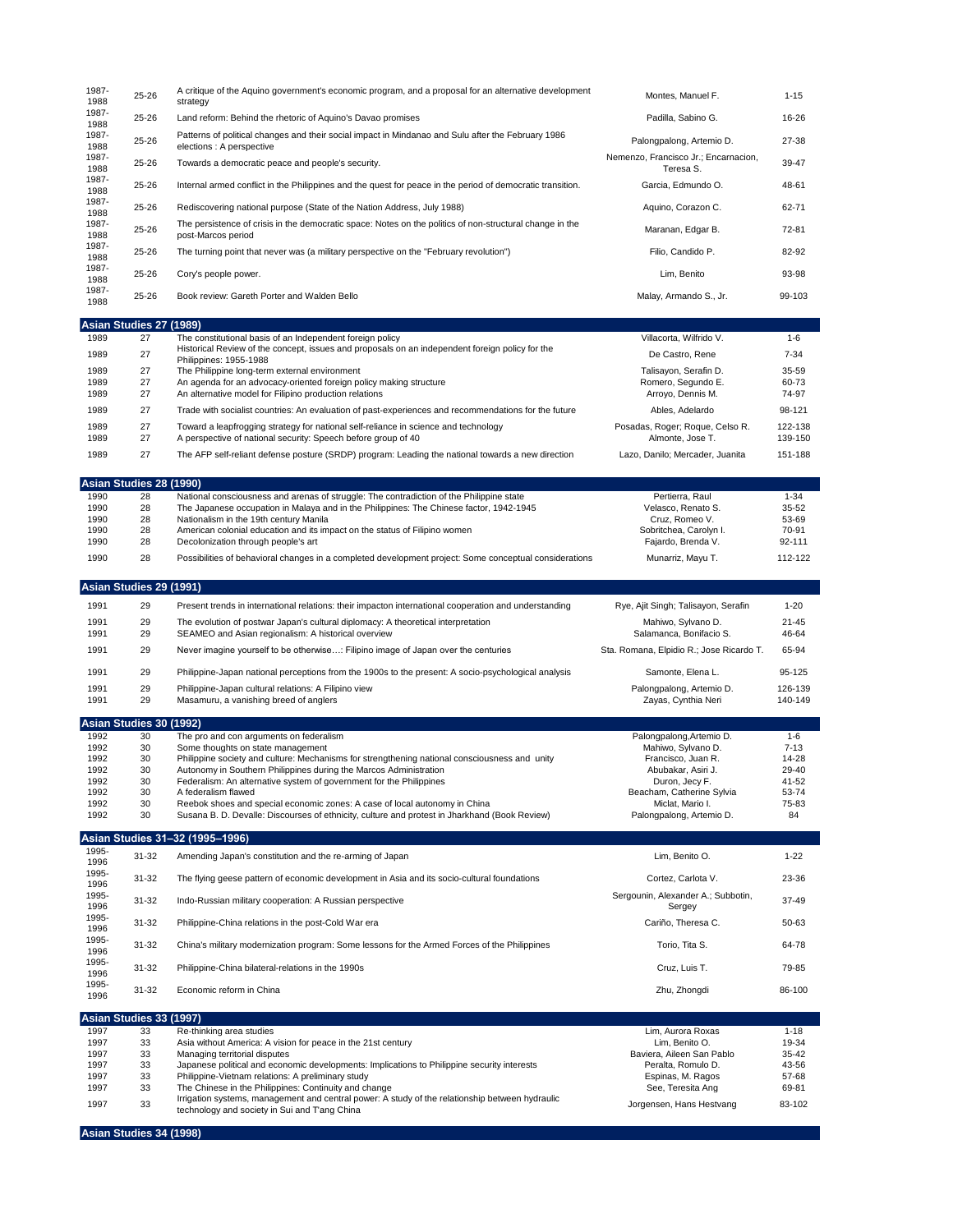| 1998         | 34                                        | The Philippine Revolution (1896-1901) within the context of Asian history: A comparative study of anti-                                                                                | Evangelista, Oscar L.                       | $1 - 14$           |
|--------------|-------------------------------------------|----------------------------------------------------------------------------------------------------------------------------------------------------------------------------------------|---------------------------------------------|--------------------|
|              |                                           | colonial movementsin Asia, 1857-1918                                                                                                                                                   |                                             |                    |
| 1998<br>1998 | 34<br>34                                  | Text and politics: Transactions of power in the early provincial Philippines<br>The politicization of the Philippine Catholic Church                                                   | Gerona, Danilo M.<br>Dagdag, Edgardo E.     | 15-49<br>50-77     |
|              |                                           |                                                                                                                                                                                        |                                             |                    |
| 1998         | 34                                        | The ideas of Gregorio Sancianco: A blueprint for economic development in the 19th century Philippines                                                                                  | Lim, Aurora Roxas                           | 78-99              |
| 1998         | 34                                        | How CPR could have averted the Vietnam War                                                                                                                                             | Malay, Armando S. Jr.                       | 100-111            |
| 1998         | 34                                        | Deceptive nationalism and the 1998 Philippine Centennial Commemoration: A Philippine Muslim's view                                                                                     | Sakili, Abraham P.                          | 112-120            |
|              |                                           |                                                                                                                                                                                        |                                             |                    |
| 1998         | 34                                        | Bhinneka Tinggal Eka: The development of a national language in the Philippines<br>El cuerpo, razon at kapangyarihan / The body, reason and power: Filipino elite cosmologies of state | Francisco, Juan R.                          | 121-145            |
| 1998         | 34                                        | under the American Colonial Rule, 1890s-1920s                                                                                                                                          | Go, Julian III                              | 146-193            |
| 1998         | 34                                        | Bayani at pagkabayani                                                                                                                                                                  | Covar, Prospero R.                          | 194-199            |
|              |                                           |                                                                                                                                                                                        |                                             |                    |
|              | Asian Studies 35 (1999)                   |                                                                                                                                                                                        |                                             |                    |
| 1999         | 35                                        | The trade mission to Siam in 1718 in the context of Filipinas-Siam relations and Southeast Asian history                                                                               | Llanes, Ferdinand C.                        | $1 - 11$           |
|              |                                           |                                                                                                                                                                                        |                                             |                    |
| 1999<br>1999 | 35<br>35                                  | Islam in the Philippines and its China link                                                                                                                                            | Majul, Cesar Adib                           | 12-27<br>28-43     |
| 1999         | 35                                        | Bringing up the children of migrants: Continuity and change of Ilocano child fosterage<br>Micro-credit and poverty alleviation in South Asia and its implications to Asian development | Itaru, Nagasaka<br>Bhuiyan, Abdul Quadir    | 44-59              |
| 1999         | 35                                        | The morality and economics of prostitution in Indonesia                                                                                                                                | Sciortino, Rosalia                          | 60-84              |
| 1999         | 35                                        | The Philippines and the quest for stable peace in Southeast Asia: A historical overview                                                                                                | Dagdag, Edgardo E.                          | 85-114             |
| 1999         | 35                                        | Apolinario Mabini and the establishment of the national church                                                                                                                         | Lim, Aurora Roxas                           | 115-128            |
| 1999         | 35                                        | Is reform forthcoming in North Korea?                                                                                                                                                  | Shuja, Sharif M.                            | 129-139            |
| 1999         | 35                                        | Myths and realities about women in Israeli society                                                                                                                                     | Urgel, Elizabeth T.                         | 140-166            |
| 1999         | 35                                        | Forgetting: Poetry and the nation: a motif in Indonesian literary modernism after 1945                                                                                                 | Mohamad, Goenawan                           | 167-205            |
|              | Asian Studies 36:1 (2000)                 |                                                                                                                                                                                        |                                             |                    |
| 2000         | 36(1)                                     | Private lives, public passions: The history and representation of motherhood in Juan Luna's art                                                                                        | Reyes, Raquel A.                            | $1 - 23$           |
| 2000         | 36(1)                                     | Maria Clara and the market: Women and changein the 19th century Philippines                                                                                                            | Owen, Norman G.                             | 24-60              |
|              |                                           |                                                                                                                                                                                        |                                             |                    |
| 2000         | 36(1)                                     | The dissension of other things: The disparity between the Spanish and American perceptions of amok.                                                                                    | Ugarte, Eduardo F.                          | 61-83              |
| 2000         | 36(1)                                     | The mattering of national bodies and sexualities                                                                                                                                       | Tolentino, Rolando B.                       | 84-110             |
| 2000         | 36(1)                                     | Visayan cultural hyphenations: Back and forth between local and global processes                                                                                                       | Dumont, Jean-Paul                           | 111-122            |
| 2000<br>2000 | 36(1)<br>36(1)                            | Ilocano masculinities<br>The globalization of culture: Possiblities and threats                                                                                                        | Pingol, Alicia T.<br>Pertierra, Raul        | 123-133<br>134-147 |
| 2000         | 36(1)                                     | Is globalization a threat to the nationalist imagination in the Philippines?                                                                                                           | Gonzalez, Eduardo T.                        | 148-182            |
| 2000         | 36(1)                                     | Media, consumption and indentity politics in south Asia: The new globalization                                                                                                         | Munshi, Shoma                               | 183-212            |
|              |                                           |                                                                                                                                                                                        |                                             |                    |
|              | <b>Asian Studies 36:2 (2000)</b>          |                                                                                                                                                                                        |                                             |                    |
| 2000         | 36(2)                                     | Contextualizing the global media monitoring project                                                                                                                                    | Munshi, Shoma; Birch, David                 | $1 - 22$           |
| 2000         | 36(2)                                     | Human rights discourse in the Asia-Pacific region: Implications for the Philippines                                                                                                    | Bell, Daniel A.                             | 23-33              |
| 2000         | 36(2)                                     | Understanding the Taiwan Strait issue                                                                                                                                                  | Dagdag, Edgardo E.                          | 34-50              |
| 2000<br>2000 | 36(2)                                     | Philippines-China relations in the 20th century: History versus strategy                                                                                                               | Baviera, Aileen San Pablo<br>Lim, Benito O. | 51-68<br>69-132    |
| 2000         | 36(2)<br>36(2)                            | Tempest over the South China Sea: The Chinese perspective on the Spratlys<br>Ang isi at ang alamat ng internasyonal na komunidad ng mga syentista                                      | Guillermo, Bomen                            | 133-153            |
| 2000         | 36(2)                                     | Cambodia today                                                                                                                                                                         | Sok, An                                     | 154-164            |
|              |                                           | Globalization and cultures: An anthropological and humanistic insight                                                                                                                  |                                             | 165-174            |
| 2000         | 36(2)                                     |                                                                                                                                                                                        | Revel, Nicole                               |                    |
|              |                                           |                                                                                                                                                                                        |                                             |                    |
|              |                                           | Asian Studies 37:1&2 (2001)                                                                                                                                                            |                                             |                    |
| 2001         | 37(182)                                   | The power of discourse: NGOs, gender and National Democratic politics                                                                                                                  | Hilhorst, Dorothea                          | $1 - 34$           |
|              |                                           | The Thai social movements and the democratization process: Challenging the Thai state through the anti-                                                                                |                                             |                    |
| 2001         | 37(182)                                   | ADB campaigns                                                                                                                                                                          | Tadem, Teresa S. Encarnacion                | 35-53              |
| 2001         | 37(182)                                   | The labor movement: Its role and impact in the democratization of Indonesian society during the later part                                                                             | Muncada, Juvy P.                            | 54-69              |
|              |                                           | of the Suharto period                                                                                                                                                                  |                                             |                    |
| 2001         | 37(182)                                   | Leadership and democracy in Asia: The cases of the Philippines, Indonesia, Taiwan and Thailand: A                                                                                      |                                             | 70-90              |
|              |                                           | forum held at the Faculty Center, University of the Philippines Diliman, Quezon City on 6 March 2001                                                                                   |                                             |                    |
|              |                                           | The agricultural modernization of the Socialist Republic of Vietnam, 1945-1996: A lecture series held at                                                                               |                                             |                    |
| 2001         | 37(182)                                   | the Asian Center, University of the Philippines Diliman on 5-14 February 2001                                                                                                          | Bui, Tat Thank                              | 91-153             |
|              |                                           |                                                                                                                                                                                        |                                             |                    |
|              | <b>Asian Studies 38:1 (2002)</b>          |                                                                                                                                                                                        |                                             |                    |
| 2002         | 38(1)                                     | From passivity to political resource: the Catholic Church and the development of nationalism in East                                                                                   | Lundry, Chris                               | $1 - 33$           |
|              |                                           | Timor                                                                                                                                                                                  |                                             |                    |
| 2002         | 38(1)                                     | Impact of China's WTO entry on Sino-Philippine economic relations and on the Philippine economy                                                                                        | Shen, Hong Fang                             | 35-61              |
| 2002         | 38(1)                                     | Cultural exchanges between the Muslim and Christian worlds: Focus on the Philippines                                                                                                   | Lim, Aurora Roxas                           | 63-78              |
| 2002         | 38(1)                                     | Southeast Asian studies and Southeast Asia: A Filipino note                                                                                                                            | Abinales, Patricio N.                       | 79-97              |
| 2002         | 38(1)                                     | Reflections on the development of Philippine Studies in the Philippines: The U.P. Asian Center                                                                                         | Sobritchea, Carolyn I.                      | 99-109             |
|              |                                           | experience                                                                                                                                                                             |                                             |                    |
| 2002         | 38(1)                                     | Conference on Southeast Asian Studies in Asia                                                                                                                                          |                                             | 111-118            |
|              |                                           |                                                                                                                                                                                        |                                             |                    |
| 2002         | <b>Asian Studies 38:2 (2002)</b><br>38(2) | Changing labor markets in a globalizing Asia: Challenges for Asian Trade Unions                                                                                                        |                                             | $1 - 28$           |
| 2002         | 38(2)                                     | A comparative study of Chinese education in the Philippines and Malaysia                                                                                                               | Ofreneo, Rene E.<br>Palanca, Ellen H.       | 29-62              |
|              |                                           |                                                                                                                                                                                        |                                             |                    |
| 2002         | 38(2)                                     | Preventive diplomacy in the Asia Pacific: Challenges and prospects for the ASEAN Regional Forum                                                                                        | Quilop, Raymund Jose G.                     | 63-92              |
| 2002         | 38(2)                                     | The China challenge to ASEAN solidarity: The case of the South China Sea disputes                                                                                                      | Baviera, Aileen San Pablo                   | 93-120             |
| 2002         | 38(2)                                     | Southwest Pacific dialogue: Indonesia's newest leverage in the Asia Pacific.                                                                                                           | Santarita, Joefe b.                         | 121-135            |
|              |                                           |                                                                                                                                                                                        |                                             |                    |
|              |                                           | Asian Studies 39:1&2 (2003)                                                                                                                                                            |                                             |                    |
| 2003         | 39(1&2)                                   | Metropolis and its others: Reading women's speech and silence in the Naxalbari Movement (1967-1975)                                                                                    | Roy, Mallarika Sinha                        | $1 - 24$           |
| 2003         | 39(1&2)                                   | ASJ introduction to historical and cultural significance of Admiral Zheng He's ocean voyages                                                                                           |                                             | 25-30              |
| 2003         | 39(1&2)                                   | Historical and cultural significance of Admiral Zheng He's ocean voyages                                                                                                               | Lim, Aurora Roxas                           | 31-62              |
| 2003         | 39(182)                                   | Chen Shui-Bian and Taiwan-China (Cross-Strait) relations: An initial assessment                                                                                                        | Dagdag, Edgardo E.                          | 63-85              |
|              |                                           |                                                                                                                                                                                        | Luzares, Casilda;                           |                    |
| 2003         | 39(1&2)                                   | Expanding circles of goodwill: A study of social capital in a Filipino community in Kyoto                                                                                              | Santamaria, Matthew Constancio              | 86-112             |
|              |                                           |                                                                                                                                                                                        | Maglana                                     |                    |
| 2003         | 39(1&2)                                   | The old kingdom Ryukyu memory strands in Okinawan traditional dance                                                                                                                    | Santamaria, Matthew Constancio<br>Maglana   | 113-130            |
| 2003         | 39(1&2)                                   | Southeast Asian perspectives on the war against terror                                                                                                                                 | Baviera, Aileen San Pablo                   | 131-148            |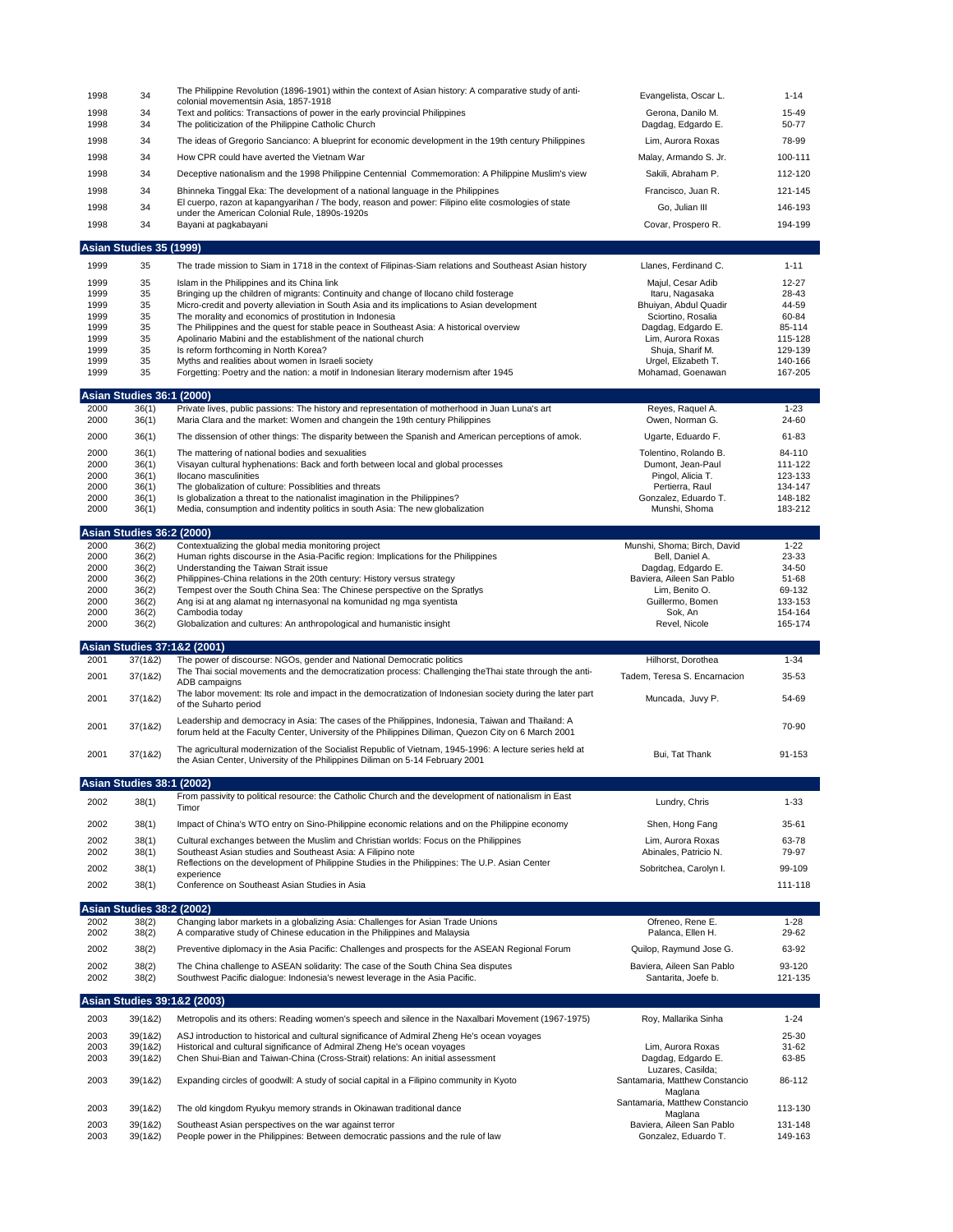| 2003         | 39(182)                          | Anti-globalization movements in Southeast Asia                                                                                                                                                              | Tadem, Teresa S. Encarnacion;<br>Tadem, Eduardo C.     | 164-198            |
|--------------|----------------------------------|-------------------------------------------------------------------------------------------------------------------------------------------------------------------------------------------------------------|--------------------------------------------------------|--------------------|
|              | Asian Studies 40:1 (2004)        |                                                                                                                                                                                                             |                                                        |                    |
| 2004         | 40(1)                            | Statepolicies and practices around transnational marriages in the Philippines                                                                                                                               | Indon, Joseph Ryan                                     | $1 - 33$           |
| 2004         | 40(1)                            | Virtual spaces forimaginable marriages: A discursive analysis of structured powers for foreign brides in<br>Taiwan                                                                                          | Yeong-Shyang, Chen                                     | 35-61              |
| 2004         | 40(1)                            | Self, body, language and digital identities: Readings from Indian chat rooms                                                                                                                                | Ravindran, Gopalan                                     | 63-89              |
| 2004         | 40(1)                            | Performative spaces: Babylon and Farose gay saunas<br>Construction of identity in Central Panay: A critical examination of the ethnographic subject in the works of                                         | Dacanay, Nikos                                         | 91-110             |
| 2004         | 40(1)                            | Jocano and Magos                                                                                                                                                                                            | Talledo, Tomasito                                      | 111-123            |
| 2004         | 40(1)                            | Breaking the commons dilemma in community-based forest management in Central Luzon, Philippines:<br>An autoethnography                                                                                      | Sebastian, Charito                                     | 125-153            |
|              | <b>Asian Studies 40:2 (2004)</b> |                                                                                                                                                                                                             |                                                        |                    |
| 2004         | 40(2)                            | How popular resistance derailed the privatization of Thailand's power sector                                                                                                                                | Corral, Violeta Perez                                  | $1 - 38$           |
| 2004         | 40(2)                            | Engaging the state and interantional financial institutions: The NGO campaign against water privatization<br>in the Philippines                                                                             | Tadem, Teresa S. Encarnacion                           | 39-63              |
| 2004         | 40(2)                            | Martial rule in Aceh circa 2003: A ceasefire crumbles as hostilities resume                                                                                                                                 | Naval, Jaime B.                                        | 65-84              |
| 2004         | 40(2)                            | Cooperative bias in the redistribution of commercial farms and agribusiness plantations: The "illogic" of<br>collective action                                                                              | Lara, Francisco Jr.                                    | 85-122             |
| 2004         | 40(2)                            | Neo-liberalism is dead, long live neo-classical economics                                                                                                                                                   | Sta. Ana, Filomeno S. III                              | 123-129            |
| 2004<br>2004 | 40(2)<br>40(2)                   | Referendum: A political option for Mindanao<br>Infrastructure privatization: "Oversold, misunderstood"and heavily subsidised                                                                                | Lingga, Abhoud Syed M.<br><b>Bretton Woods Project</b> | 130-137<br>138-140 |
|              | <b>Asian Studies 41:1 (2005)</b> |                                                                                                                                                                                                             |                                                        |                    |
| 2005         | 41(1)                            | Peak oil - a taboo idea whose time has come                                                                                                                                                                 | Quibuyen, Floro                                        | $1 - 42$           |
| 2005<br>2005 | 41(1)<br>41(1)                   | Peak oil: The global crisis of diminishing petroleum supply, and its implications for the Philippines<br>Why produce ethanol from sugarcane, in the Philippine context                                      | Rodolfo, Kelvin S.<br>Mendoza, Teodoro C.              | 43-112<br>113-132  |
| 2005         | 41(1)                            | Demystifying mainstream economic theory                                                                                                                                                                     | Manicas, Peter T.                                      | 133-154            |
| 2005         | 41(1)                            | Towards community in a doomed world: Rediscovering Rizal's prophetic vision in the age of peak oil and<br>global warming                                                                                    | Quibuyen, Floro                                        | 155-180            |
|              |                                  | Asian Studies 41:2 (2005)   Philippine History and Society in Retrospect                                                                                                                                    |                                                        |                    |
| 2005         | 41(2)                            | A Proto-political Peasant Movement in the Spanish Philippines: The Cofradia de San Jose and the                                                                                                             | Sweet, David                                           | $1 - 26$           |
| 2005         | 41(2)                            | Tayabas Rebellion of 1841<br>Guardia de Honor: Revitalization within the Revolution                                                                                                                         | Sturtevant, David R.                                   | 27-37              |
| 2005         | 41(2)                            | The Datus of Rio Grande de Cotabato Under Colonial Rule                                                                                                                                                     | Beckett, Jeremy                                        | 38-56              |
| 2005         | 41(2)                            | Leonard Wood: His First Year as Governor-General 1921-1922                                                                                                                                                  | Onorato, Michael                                       | 57-65              |
| 2005<br>2005 | 41(2)<br>41(2)                   | Peasant Society and Unrest Prior to the Huk Revolution in the Philppines<br>Guerilla Press of the Philippines, 1941-45                                                                                      | Kerkvliet, Benedict J.<br>Lent, John A.                | 67-115<br>117-130  |
| 2005         | 41(2)                            | Rapid Social Change among Igorot Miners                                                                                                                                                                     | Scott, William Henry                                   | 132-142            |
|              |                                  | Asian Studies 42:1-2 (2006)   Asian History and Society                                                                                                                                                     |                                                        |                    |
| 2006<br>2006 | $42(1-2)$<br>$42(1-2)$           | British Policy towards Siam, Cambodia and Vietnam, 1842-1858 (1966)<br>Trends in Regional Association in Southeast Asia (1964)                                                                              | Tarling, Nicholas<br>Leifer, Michael                   | $1 - 19$<br>20-30  |
| 2006         | $42(1-2)$                        | Peasant Movements in Colonial Southeast Asia (1965)                                                                                                                                                         | Benda, Harry J.                                        | $31 - 45$          |
| 2006         | $42(1-2)$<br>$42(1-2)$           | An Essay on the Political Functions of Corruption (1967)                                                                                                                                                    | Scott, James C.                                        | 46-68<br>69-78     |
| 2006<br>2006 | $42(1-2)$                        | On the Changing Anglo-Saxon Image of Burma (1966)<br>Reflexions on Migration Theory vis-à-vis the Coming of Indian Influences in the Philippines (1971)                                                     | Sarkisyanz, Emanuel<br>Francisco, Juan R.              | 79-86              |
| 2006         | $42(1-2)$                        | Urbanization and Political Opposition: the Philippines and Japan (1969)                                                                                                                                     | Ike, Nobutaka                                          | 87-94              |
| 2006         | $42(1-2)$                        | The Japanese Minority in the Philippines before Pearl Harbor: Social Organization in Davao (1966)<br>The Philippine Revolution (1896-1901) witin the Context of Asian History: A Comparative Study of Anti- | Saniel, Josefa M.                                      | 95-118             |
| 2006         | $42(1-2)$                        | Colonial Movements in Asia, 1857-1918 (1998)                                                                                                                                                                | Evangelista, Oscar L.                                  | 119-132            |
| 2006         | $42(1-2)$                        | A Comparison between the Taxation Systems in the Philippines under Spanish Rule and Indonesia under<br>Dutch Rule during the 19th Century (1983)                                                            | Wolters, Oliver Willem                                 | 133-159            |
| 2006         | $42(1-2)$                        | About the Authors                                                                                                                                                                                           |                                                        | 161                |
|              |                                  | Asian Studies 43:1 (2007)   Politics and Society in Colonial Philippines                                                                                                                                    |                                                        |                    |
| 2007<br>2007 | 43(1)<br>43(1)                   | Introduction<br>Maria Clara and the Market: Women and Change in the 19th Century Philippines                                                                                                                | Malay, Armado S. Jr.<br>Owen, Norman                   | i-iv<br>$1 - 37$   |
| 2007         | 43(1)                            | Muslim-American Relations, 1899-1920                                                                                                                                                                        | Gowing, Peter                                          | 38-48              |
| 2007         | 43(1)                            | Philippine Masonry to 1890<br>The American Minority in the Philippines during the Pre-War Commonwealth Period                                                                                               | Schumacher, John                                       | 49-62              |
| 2007<br>2007 | 43(1)<br>43(1)                   | The Colorum Uprisings, 1924-1931                                                                                                                                                                            | Wheeler, Gerald<br>Guerrero, Milagros                  | 63-74<br>75-88     |
| 2007         | 43(1)                            | Unity and Disunity in the Muslim Struggle                                                                                                                                                                   | Tan, Samuel                                            | 89-107             |
| 2007<br>2007 | 43(1)<br>43(1)                   | Errata<br>About the Authors                                                                                                                                                                                 |                                                        | 114<br>115         |
|              |                                  | Asian Studies 43:2 (2007)   Art and Culture in the Philippines                                                                                                                                              |                                                        |                    |
| 2007         | 43(2)                            | Introduction                                                                                                                                                                                                | Maceda, Terecita Gimenez                               | i-v                |
| 2007<br>2007 | 43(2)<br>43(2)                   | Faith Healing in the Philippines: A Historical Perspective (1980)<br>Philippine "Seditious Plays" (1974)                                                                                                    | Salazar, Zeus<br>Rodell, Paul                          | $1 - 15$<br>16-47  |
| 2007         | 43(2)                            | Bhinneka Tungal Eka: The Development of a National Language in the Philippines (1998)                                                                                                                       | Francisco, Juan                                        | 48-72              |
| 2007<br>2007 | 43(2)                            | Jama Mapun Ethnoecology: Economic and Symbolic (of Grains, Winds and Stars) (1967)                                                                                                                          | Casiño, Eric<br>Hart, Donn V. and Hart, Harriet E.     | 73-104<br>105-138  |
| 2007         | 43(2)<br>43(2)                   | Juan Pusong: The Filipino Trickster Revisited (1974)<br>About the Authors                                                                                                                                   |                                                        | 139                |
|              |                                  | Asian Studies 44:1 (2008)   The Nikkei-jin                                                                                                                                                                  |                                                        |                    |
| 2008         | 44(1)                            | Transnational citizenship and deterritorialized identity: The meanings of Nikkei diasporas' shuttling<br>between the Philippines and Japan                                                                  | Shun, Ohno                                             | $1 - 22$           |
| 2008         | 44(1)                            | Compelling memories and telling archival documents and photographs: The search for the Baguio                                                                                                               | Afable, Patricia O.                                    | 23-65              |
| 2008         | 44(1)                            | Japanese community<br>Labor migration and minority group empowerment: The Nikkeijin in Davao and their association                                                                                          | Flot, Asuncion Fresnoza                                | 66-102             |
| 2008         | 44(1)                            | The lemoto system in Japanese performing arts in Southern California: Its transformation and influences                                                                                                     | Minako, Waseda                                         | 103-128            |
|              |                                  | on the diaspora musical practices                                                                                                                                                                           |                                                        |                    |
| 2011         | <b>Asian Studies 47</b><br>47    | (2011)   Cultural Hybridities in the Philippines<br>Growing up Filipino II: More stories for young adults [Book review]                                                                                     | Kelly, Piers                                           | 117-118            |
| 2011         | 47                               | Hybrid identities: Filipino fansubbers of Japanese media and self-construction                                                                                                                              | Agcaoili, Mizhelle D.                                  | $1 - 28$           |
| 2011         | 47                               | Parodic hybridity in Francisco Buencamino Sr.'s music for the film Ibong Adarna (1941)<br>Hybridity and national identiy: Different perspectives of two national folk dance companies in the                | Buenconsejo, Jose S.                                   | 29-62              |
| 2011         | 47                               | Philippines                                                                                                                                                                                                 | Kanami, Namiki                                         | 63-86              |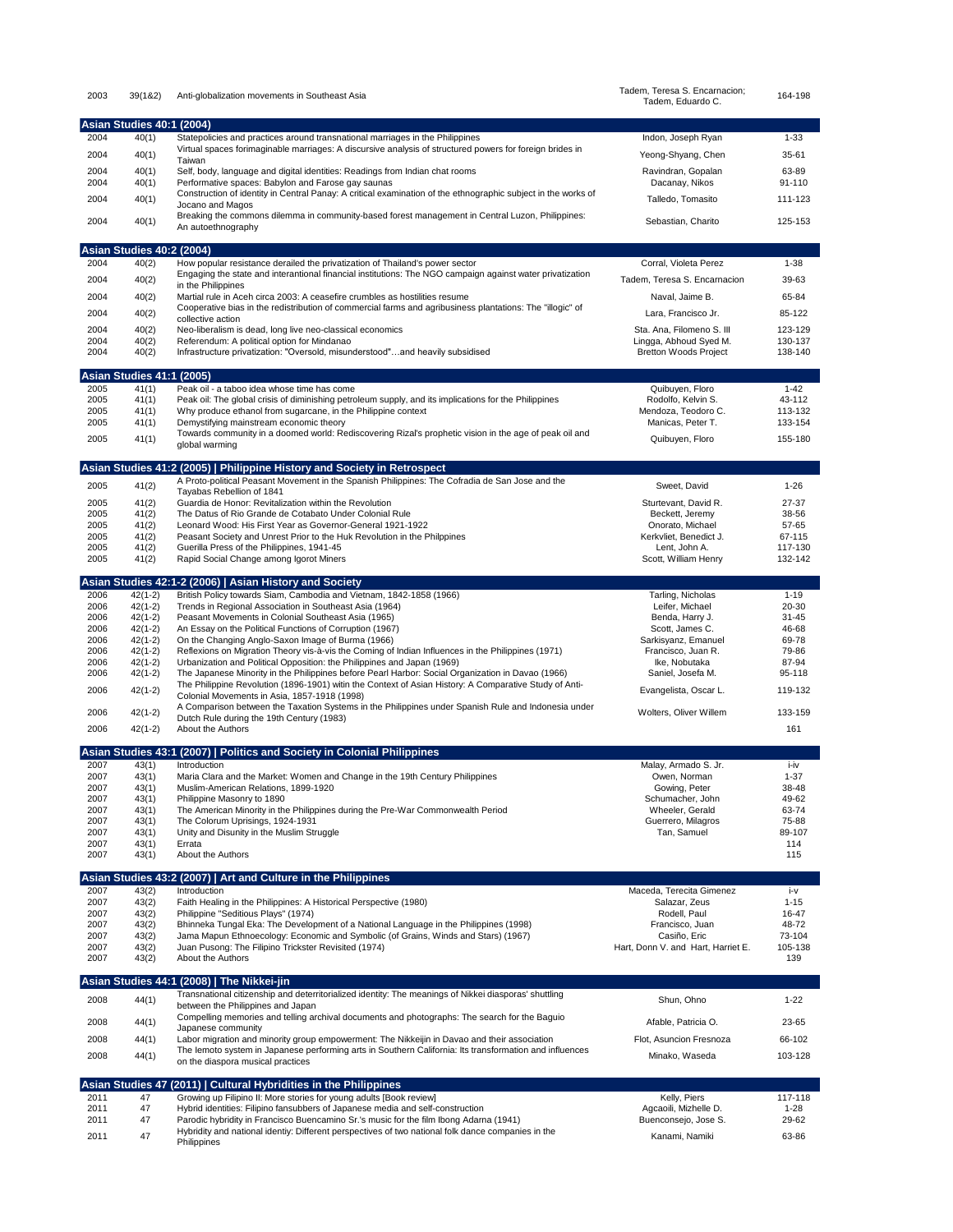| 2011         | 47                               | Play in Gopas ritual in Kalinga Province, Philippines                                                                                                                                                | Tomoko, Onoe                                                              | 87-108             |
|--------------|----------------------------------|------------------------------------------------------------------------------------------------------------------------------------------------------------------------------------------------------|---------------------------------------------------------------------------|--------------------|
| 2011         | 47                               | Angelica's Daughters: A dugtungan novel: Filipina American collaborative writing, art form and collective                                                                                            | Keck, Michaela                                                            | 109-116            |
| 2011         | 47                               | experience [Book review]<br>Stuff [Book review]                                                                                                                                                      | Josef, Jennifer C.                                                        | 119-123            |
| 2011         | 47                               | Philippines in crisis: US power versus local revolt [Book review]                                                                                                                                    | Robson, Alan                                                              | 124-126            |
| 2011         | 47                               | The anthropology of the new media in the Philippines [Book review]                                                                                                                                   | Mathews, Paul W.                                                          | 126-131            |
| 2011         | 47                               | Narrative episodes from the Tulalang epic [Book review]                                                                                                                                              | Kelly, Piers                                                              | 131-137            |
|              | Asian Studies 48:1–2 (2012)      |                                                                                                                                                                                                      |                                                                           |                    |
| 2012         | $48(1-2)$                        | <b>Editor's Note</b>                                                                                                                                                                                 | Tadem, Eduardo C.                                                         | v-viii             |
| 2012         | $48(1-2)$                        | The Bangsamoro Framework Agreement and the Mindanao Problem: Foregrounding Historical and                                                                                                            | Sakili, Abramaham P.                                                      | $1 - 18$           |
|              |                                  | Cultural Facts and Concepts for Social Justice and Peace in the Southern Philippines                                                                                                                 |                                                                           |                    |
| 2012<br>2012 | $48(1-2)$<br>$48(1-2)$           | Development and Distress in Mindanao: A Political Economy Overview<br>The Philippines and Bangsamoro Polity: Breaking the "Sisyphean Ordeal"                                                         | Tadem, Eduardo C.<br>Wadi, Julkipli                                       | 19-34<br>35-46     |
| 2012         | $48(1-2)$                        | The New Face of Mindanao's Strong Men: The Politico-Economic Foundations of Legitimacy in Muslim                                                                                                     | Lara, Francisco Jr.                                                       | 55-68              |
|              |                                  | Mindanao                                                                                                                                                                                             |                                                                           |                    |
| 2012         | $48(1-2)$                        | It's Now or Later or Never? [Commentary]<br>Comments on the Framework Agreement between the Philippine Government (GPH) and the Moro                                                                 | Iqbal, Moagher                                                            | 70-75              |
| 2012         | $48(1-2)$                        | Islamic Liberation Front (MILF) [Commentary]                                                                                                                                                         | Rodil, Rudy Buhay                                                         | 76-88              |
| 2012         | $48(1-2)$                        | 2012 Framework Agreement on the Bangsamoro [Document]                                                                                                                                                | The Philippine Government and the Moro                                    | 90-102             |
|              |                                  |                                                                                                                                                                                                      | <b>Islamic Liberation Front</b><br>The Philippine Government and the Moro |                    |
| 2012         | $48(1-2)$                        | Annex on Revenue Generation and Wealth Sharing [Document]                                                                                                                                            | <b>Islamic Liberation Front</b>                                           | 103-110            |
| 2012         | $48(1-2)$                        | Comparing the ARMM Law (RA 9054) and the Wealth Sharing Annex, Bangsamoro Framework                                                                                                                  | The Institute for Autonomy and                                            | 111-123            |
| 2012         | $48(1-2)$                        | Agreement [Document]<br>The Modern Martyr [Poetry]                                                                                                                                                   | Governance, Cotabato City<br>Macarambon, Hussein                          | 125                |
| 2012         | $48(1-2)$                        | Marahu and Her Son, Amai [Poetry]                                                                                                                                                                    | Macarambon, Hussein                                                       | 126                |
|              | Asian Studies 49:1 (2013)        |                                                                                                                                                                                                      |                                                                           |                    |
|              |                                  |                                                                                                                                                                                                      | Navallo Katrina S. and Tadem, Eduardo                                     |                    |
| 2013         | 49 (1)                           | Vinod Raina (1950-2013)                                                                                                                                                                              | C.                                                                        | iii-iv             |
| 2013         | 49(1)                            | Introduction                                                                                                                                                                                         | Tadem, Eduardo C. and Nolasco, Janus<br>Isaac V.                          | v-viii             |
| 2013         | 49(1)                            | From Cádiz to La Liga: The Spanish Context of Rizal's Political Thought                                                                                                                              | Arsenio, George                                                           | $1 - 42$           |
| 2013         | 49 (1)                           | Rural China: From Modernization to Reconstruction                                                                                                                                                    | Sit Tsui and Wong Tak Hing                                                | 43-68              |
| 2013         | 49(1)                            | A Preliminary Study of Ceiling Murals from Five Southeastern Cebu Churches                                                                                                                           | Cañete, Reuben Ramas                                                      | 69-104             |
| 2013         | 49(1)                            | Bayan Nila: Pilipino Culture Nights and Student Performance at Home in Southern California<br>Identity Politics in the Developmentalist States of East Asia: The Role of Diaspora Communities in the | Matherne, Neal                                                            | 105-127            |
| 2013         | 49(1)                            | Growth of Civil Societies [Commentary]                                                                                                                                                               | Mushajoki, Kinhide                                                        | 129-138            |
| 2013         | 49(1)                            | La Liga in Rizal Scholarship [Commentary]                                                                                                                                                            | Aseniero, George                                                          | 139-149            |
| 2013         | 49(1)                            | The Influence of Poltiical Parties on the Judicial Process in Nepal [Commentary]<br>Sacrificial Bodies: The Oblation and the Political Aesthetics of Masculine Representation in Philippine          | Momen, Nurul                                                              | 150-152            |
| 2013         | 49(1)                            | Visual Cultures [Book Review]                                                                                                                                                                        | Datuin, Flaudette May V.                                                  | 154-157            |
| 2013         | 49(1)                            | Re-reading the Salaryman in Japan: Crafting Masculinities [Book Review]                                                                                                                              | Roberson, James E.                                                        | 158-160            |
| 2013         | 49(1)                            | An Aesthetic Education in the Era of Globalization [Book Review]<br>Ang Babae sa Septic Tank (The Woman in the Septic Tank) [Film Review]                                                            | Cañete, Reuben Ramas<br>Suelto, Emmeviene Ann P.                          | 161-163<br>164-166 |
| 2013<br>2013 | 49(1)<br>49(1)                   | Winter Scene in the Desert of Gansu [Poetry]                                                                                                                                                         | Chaves, Thomas David                                                      | 168                |
| 2013         | 49 (1)                           | Alone: Three Haikus [Poetry]                                                                                                                                                                         | Socrates, Celine                                                          | 169                |
|              |                                  | Asian Studies 49:2 (2013)   Transnational Flows and Spaces of Interaction in Asia                                                                                                                    |                                                                           |                    |
| 2013         | 49 (2)                           | Introuction: Transnational Flows and Spaces of Interaction in Asia                                                                                                                                   | Tadem, Eduardo C.                                                         | iii-viii           |
| 2013         | 49 (2)                           | The Emergence of Asian Intellectuals                                                                                                                                                                 | Mojares, Resil B.                                                         | $1 - 13$           |
| 2013         | 49 (2)                           | When the Leading Goose Gets Lost: Japan's Demographic Change and the Non-Reform of its Migration                                                                                                     | Vogt, Gabriele                                                            | 14-44              |
|              |                                  | Policy<br>A Critique of Government-Driven Multicultural Policy in Korea: Towards Local Government-Centered                                                                                           |                                                                           |                    |
| 2013         | 49 (2)                           | Policies                                                                                                                                                                                             | Yang Kee Ho                                                               | 45-75              |
| 2013         | 49 (2)                           | Diverging Narratives: Lives and Identities of Japanese-Filipino Children in the Philippines                                                                                                          | Ubalde, Marrianne                                                         | 76-115             |
| 2013         | 49 (2)                           | From Tortillier to Ingsud-Ingsud: Creating New Understandings Concerning the Importance of Indigenous<br>Dance Terminology in the Practice and Kinaesthetics of the Sama <i>Igal</i> Dance Tradition | Santamaria, MCM                                                           | 116-153            |
| 2013         | 49 (2)                           | Southeast Asian Studies in Peking University [Commentary]                                                                                                                                            | Bao Maohong                                                               | 155-162            |
| 2013         | 49 (2)                           | Towards the Autonomy of the People of the World: Need for a New Movement of Movements to Animate                                                                                                     | Muto, Ichiyo                                                              | 163-176            |
| 2013         | 49 (2)                           | People's Alliance Processes [Commentary]<br>The Philippine Platform for Indigenous People's Rights [Commentary]                                                                                      | Reyes, Giovanni                                                           | 177-180            |
| 2013         | 49 (2)                           | America's Informal Empires: Philippines and Japan [Book Review]                                                                                                                                      | Capili, Jose Wendell P.                                                   | 182-185            |
| 2013         | 49 (2)                           | The Japanese in the Philippines 1880s-1980s [Book Review]                                                                                                                                            | Fernandez, Erwin S.                                                       | 186-188            |
| 2013         | 49 (2)                           | Collective Killings in Rural China during the Cultural Revolution [Book Review]                                                                                                                      | Choi, Krysty                                                              | 189-192            |
| 2013<br>2013 | 49 (2)<br>49 (2)                 | I Want to Be a Bullet! [Poetry]<br>Chang'e [Poetry]                                                                                                                                                  | Thukul, Wiji<br>Socrates, Celine                                          | 194-200<br>201     |
| 2013         | 49 (2)                           | Maple Song [Poetry]                                                                                                                                                                                  | Chaves, Thomas David                                                      | 202                |
| 2013         | 49 (2)                           | About the Contributors                                                                                                                                                                               |                                                                           | 203-206            |
|              | <b>Asian Studies 50:1 (2014)</b> |                                                                                                                                                                                                      |                                                                           |                    |
| 2014         | 50(1)                            | Thailand: The Lessons of Protest                                                                                                                                                                     | Hewison, Kevin                                                            | $1 - 15$           |
| 2014         | 50(1)                            | A Critical Consideration of the Use of Trauma as an Approach to Understnding Korean Cinema                                                                                                           | Ha Ju-Yong and David, Joel                                                | 16-50              |
| 2014<br>2014 | 50(1)<br>50(1)                   | Review Essay on Perspectives on Philippine Languages: Five Centuries of Philippine Scholarship<br>Philippines-China Relations, 2001-2008: Dovetailing National Interests                             | Reid, Lawrence A.<br>De Guzman, Charles Joseph                            | 51-70<br>71-97     |
| 2014         | 50(1)                            | Turning the Page: Re-examining Standards in Academic Journal Publication [Commentary]                                                                                                                | Asian Studies Editorial Staff                                             | 99-112             |
| 2014         | 50(1)                            | Hudud: Is UMNO goading PAS? [Commentary]                                                                                                                                                             | Loh Kok Wah, Francis                                                      | 113-122            |
| 2014         | 50(1)                            | Introduction to Crises, Vulnerability and Poverty in South Asia: People's Struggles for Justice and Dignity<br>[Commentary]                                                                          | South Asia Alliance for Poverty<br>Eradication (SAAPE)                    | 123-137            |
| 2014         | 50(1)                            | Japan, An Ambiguous Power [Commentary]                                                                                                                                                               | Valero, Valerie Anne Jill I.                                              | 138-146            |
| 2014         | 50(1)                            | The Ruling Elite of Singapore: Networks of Power and Influence [Book Review]                                                                                                                         | Rocamora, Joel                                                            | 148-150            |
| 2014         | 50(1)                            | Tapping Ink, Tattooing Identities: Tradition and Modernity in Contemporary Kalinga Society, Northern<br>Luzon, Philippines [Book Review]                                                             | Mapa-arriola, Maria Sharon                                                | 151-153            |
| 2014         | 50(1)                            | Human Wrong [Poetry]                                                                                                                                                                                 | Ahmad, Mohiuddin                                                          | 155-158            |
| 2014         | 50(1)                            | Student Lovers on a Hopei September [Poetry]                                                                                                                                                         | Chaves, Thomas David                                                      | 159                |
| 2014         | 50(1)                            | About the Contributors                                                                                                                                                                               |                                                                           | 160-163            |
|              | Asian Studies 50:2 (2014)        |                                                                                                                                                                                                      |                                                                           |                    |
| 2014         | 50(2)                            | Macro-Historical Condiitions for a Reconciliationin East Asia: Remaking History in an Age of Civilizational                                                                                          | Mushakoji, Kinhide                                                        | $1 - 14$           |
|              |                                  |                                                                                                                                                                                                      |                                                                           |                    |
| 2014         | 50(2)                            | Crises<br>States as Managers of International Labor Migration: The Cases of South Korea and Taiwan                                                                                                   | Ybiernas, Vicente Angel                                                   | 15-38              |
| 2014         | 50(2)                            | Remembering the Great Ancestors: Images of Japanese Emigrants from the Perspective of Third and<br>Fourth Generation Philippine Nikkeijin                                                            | Vilog, Ron Bridget                                                        | 39-73              |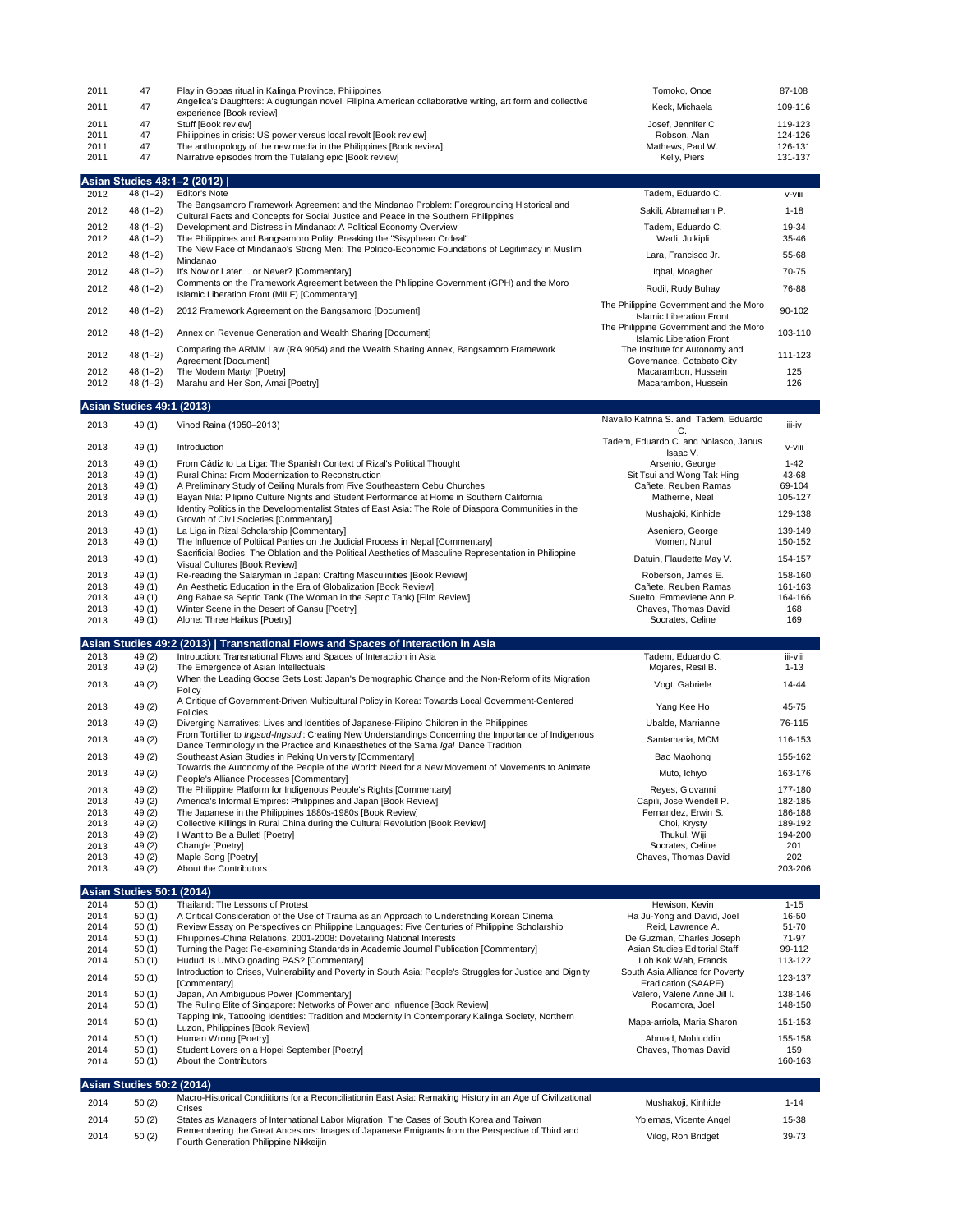| 2014 | 50(2) | The Making of a Philippine Province: Romblon Durng the American Colonial Period                                                                                      | Esquejo, Kristoffer                                                   | 74-106  |
|------|-------|----------------------------------------------------------------------------------------------------------------------------------------------------------------------|-----------------------------------------------------------------------|---------|
| 2014 | 50(2) | Timor Leste's Preparation for Accession into ASEAN: Public Particiation, Production of Knowledge,<br>Comparative Histories, and Perspectives from Below [Commentary] | Siapno, Jacqueline Aquino                                             | 108-118 |
| 2014 | 50(2) | Declaration of the Leaders of Climate Communities from Asia, Africa and Latin America [Commentary]                                                                   | UN Climate Summit, Copenhagen (16<br>Dec 2009)                        | 119-124 |
| 2014 | 50(2) | Cambodia at a Crossroads: New Laws Would Limit Freedoms [Commentary]                                                                                                 | CSO Statement on Cambodia (10)<br>October 2014)                       | 125-130 |
| 2014 | 50(2) | Political Conference on Progressive Agrarian Reform [Commentary]                                                                                                     | Asian Center, University of the Philippines<br>Diliman (25 June 2014) | 131-134 |
| 2014 | 50(2) | FDC to the World Bank: Get Out of Dirty Energy and Pay Up Your Climate Debt [Commentary]                                                                             | Freedom from Death Coalition                                          |         |
| 2014 | 50(2) | State of Fragmentaion: The Philippines in Transition [Book Review]                                                                                                   | Raquiza, Marivic                                                      | 140-144 |
| 2014 | 50(2) | Song of the Babaylan: Living Voices, Medicines, Spiritualities of Philippine Ritualist-Oralist-Healers [Book]<br>Reviewl                                             | Navaro, Raul                                                          | 145-148 |
| 2014 | 50(2) | New Women in Colonial Korea: A Sourcebook [Book Review]                                                                                                              | Arriola, Angelo Christiane                                            | 149-152 |
| 2014 | 50(2) | Dead Season [Travel Narrative]                                                                                                                                       | Hau. Caroline Sv                                                      | 154-158 |
| 2014 | 50(2) | Dragons [Poetry]                                                                                                                                                     | Banzon, Isabela                                                       | 160     |
| 2014 | 50(2) | Transition: Four Haiku                                                                                                                                               | Rivera, Temario                                                       | 161     |

|      | <b>Asian Studies 51:1 (2015)</b> |                                                                                                                          |                                    |          |
|------|----------------------------------|--------------------------------------------------------------------------------------------------------------------------|------------------------------------|----------|
| 2015 | 51(1)                            | Introduction                                                                                                             | Clemente, Tina and Baviera, Aileen | iii-iv   |
| 2015 | 51(1)                            | Overcoming Language Barriers: Filipino/Japanese Youths as Transmigrants in the Philippines                               | Reyes, Michiyo Yoneno              | $1 - 38$ |
| 2015 | 51(1)                            | Connections, Contracts and Sanctions: Informal Commercial Contracting Among Chinese in Metro Manila                      | Clemente, Tina and Lagman, Marco   | 39-74    |
| 2015 | 51(1)                            | Migration and Business: A Survey of Indian Communities                                                                   | Santarita, Joefe                   | 75-97    |
| 2015 | 51(1)                            | West Asian Migrant Communities in the Philippines: An Exploratory Study of Migrant Iranians, Jews,<br>Arabs, and Turkish | Sevilla, Henelito Jr.              | 98-129   |
| 2015 | 51(1)                            | Indonesian Diaspora Identity Construction in a Southern Mindanao Border Crossing                                         | Talampas, Rolando                  | 130-162  |
| 2015 | 51(1)                            | Asian Studies for Filipinos: The Philipines in the Asian Century [Commentary]                                            | Nolasco, Janus Isaac               | 164-178  |
| 2015 | 51(1)                            | Chinese New Year as a National Holiday: Towards a Cultural Understanding in the Philippines?<br><b>[Commentary]</b>      | Ganadillo, Ivy Marie               | 179-187  |
| 2015 | 51(1)                            | Keeping Tradition and Accepting Transformation: Interviews of Korean Women in the Philippines                            | Gongora, Marian                    | 188-196  |
| 2015 | 51(1)                            | Truth and Reconciliation in South Korea: Between the Present and Future of the Korean Wars [Book]<br>Reviewl             | Reed, Edward                       | 198-201  |
| 2015 | 51(1)                            | Musika at Bagong Lipunan: Pagbuo ng Lipunang Filipino, 1972-1986 [Book Review]                                           | Tan, Arwin                         | 202-204  |
| 2015 | 51(1)                            | Colorless Tsukuru Tazaki and His Years of Pilgrimage [Book Review]                                                       | Guevarra, Alona                    | 205-208  |
| 2015 | 51(1)                            | Hollywood and Possession [Poetry]                                                                                        | Durano, Marina                     | 210      |
| 2015 | 51(1)                            | About the Contributors                                                                                                   |                                    | 211-212  |

**Asian Studies 51:2 (2015)**

| 2015 | 51(2) | Introduction                                                                                                                                   | Nolasco, Janus Isaac V.                             | iii-iv    |
|------|-------|------------------------------------------------------------------------------------------------------------------------------------------------|-----------------------------------------------------|-----------|
| 2015 | 51(2) | Filipino Workers in Japan between 1980 and 2010: A Study of Political and Socioeconomic Mechanisms<br>of International Migration               | Lambino, John                                       | $1 - 30$  |
| 2015 | 51(2) | Social Networks and the Employability of Filipinos in the United States                                                                        | Absuelo, Ruby and Hancock, Peter                    | $31 - 71$ |
| 2015 | 51(2) | Pentecostalism and Pulitika: A Case Study in Tanauan, Batangas, Philippines                                                                    | Soon, Chuan Yean                                    | 72-102    |
| 2015 | 51(2) | Contested National Development: Executive-Legislative Relations in Amerian Colonial Philippines an the<br>Cabinet Crisis of 1923               | Ybiernas, Vicente Angel                             | 102-130   |
| 2015 | 51(2) | Indonesia, 1965: Rehabilitating Victims, Rehabilitating Revolutions [Commentary]                                                               | Lane, Max                                           | 132-142   |
| 2015 | 51(2) | Cross-Strait Relations: Diplomatic Entanglement or Rapprochement? [Commentary]                                                                 | Wang, Raymond Leh-Sheng                             | 143-157   |
| 2015 | 51(2) | Reclaiming the ASEAN Community for the People [Commentary]                                                                                     | ACSC/APF 2015 - CSO Statement                       | 158-173   |
| 2015 | 51(2) | Japanese NGOs' 10 Recommendations for Revision of Japan's ODA Charter [Commentary]                                                             |                                                     | 174-182   |
| 2015 | 51(2) | Why is the UMNO-BN Governmnt using the Sedition Act to Arrest People Now? [Commentary]                                                         | Loh, Francis                                        | 183-191   |
| 2015 | 51(2) | Scholars, Writers and Thinkers Call for Academic Freedom in Thailand [Commentary]                                                              |                                                     | 192-194   |
| 2015 | 51(2) | Ryosai Kenbo: The Educational Ideal of 'Good Wife, Wise Mother' in Modern Japan by Koyama Shizuko<br>[Book Review]                             | Arriola, Angelo Christiane                          | 196-199   |
| 2015 | 51(2) | Misalliance: Ngo Dinh Diem, the United States, and the Fate of South Vietnam by Edward Miller [Book<br>Reviewl                                 | CuUnjieng, Nicole                                   | 200-203   |
| 2015 | 51(2) | State and Finance in the Philippines in the Philippines, 1898-1941: The Mismanagement of an American<br>Colony by Yoshiko Nagano [Book Review] | Ybiernas, Vicente Angel                             | 204-206   |
| 2015 | 51(2) | Patriarchy in East Asia: A Comparative Sociology of Gender by Sechiyama Kaku [Book Review]                                                     | Villota, Alleson II                                 | 207-210   |
| 2015 | 51(2) | Hanoi October [Poetry]                                                                                                                         | Chaves, Thomas David                                | 212       |
| 2015 | 51(2) | Hacienda Haiku [Poetry]                                                                                                                        | Hernando, Pauline Marie                             | 213       |
| 2015 | 51(2) | Bali, Indonesia [Poetry]                                                                                                                       | Lane, Max                                           | 214       |
| 2015 | 51(2) | To a Filipina in a Peony Garden [Poetry]                                                                                                       | Bagulaya, Jose Duke                                 | 215       |
| 2015 | 51(2) | Manifesto [Poetry]                                                                                                                             | Kyoto Unniversity Campaign for Freedom<br>and Peace | 216       |
| 2015 | 51(2) | About the Contributors                                                                                                                         |                                                     | 217       |
|      |       |                                                                                                                                                |                                                     |           |

|      |       | Asian Studies 52:1 (2016)   Changing Perspectives on the Philippines and Southeast Asia                           |                                         |          |
|------|-------|-------------------------------------------------------------------------------------------------------------------|-----------------------------------------|----------|
| 2016 | 52(1) | Seeing Conjunctions, Making Comparisons: Essay In Honor of Benedict Anderson                                      | Nolasco, Janus Isaac V.                 | iii-viii |
| 2016 | 52(1) | Introduction                                                                                                      | Nolasco, Janus and Villa, Patricia      | ix-x     |
| 2016 | 52(1) | The Southeast Asian Region and the Academe in Turbulent Times                                                     | Phongpaichit, Pasuk                     | $1 - 12$ |
| 2016 | 52(1) | "Temple of Dance?": Interrogating the Sanskritization of Pangalay                                                 | Santamaria, MCM                         | 13-37    |
| 2016 | 52(1) | Disasters and State of Exception: Tacloban, Yolanda, and the Political Thought of Giorgio Agamben                 | Lanuza, Gerardo and Tingson, Jed Martin | 38-62    |
| 2016 | 52(1) | Anthropophagy or Cannibalism? Japanese Soldiers in Bukidnon, Philippines, 1945–47                                 | Esteban, Rolando                        | 63-102   |
| 2016 | 52(1) | Why You Should Read 'This Earth of Mankind' [Commentary]                                                          | Lane, Max                               | 104-116  |
| 2016 | 52(1) | The Early 20th-Century U.S.-Dutch Conflict over Pulau Mangias: Its Relevance to Maritime and Territorial Disputes | Nadate, Allan and Dumalaog, Earl        | 117-125  |
| 2016 | 52(1) | Towards and Asian Platform on Transforming Energy Systems                                                         | Asian Conference on Energy              | 126-132  |
| 2016 | 52(1) | Women and the Crisis of Land, Food, Water and Climate Change                                                      | Asian People's Movement on Debt         | 133-140  |
| 2016 | 52(1) | Statement of the NGO Forum on ADB on ACEF 2016                                                                    | NGO Forum on ADB                        | 141-143  |
| 2016 | 52(1) | Statement for Core Labor Standards Across Asian Development Bank Operations                                       | NGO Forum on ADB                        | 144-146  |
| 2016 | 52(1) | Diminishing Conflicts in Asia and the Pacific [Review]                                                            | Peleo, Amador IV                        | 148-150  |
| 2016 | 52(1) | Enduring Rivalries in the Asia-Pacific [Review]                                                                   | Peleo, Aliya                            | 151-154  |
| 2016 | 52(1) | The Chinese Question: Ethnicity, Nation, and Region in and Beyond the Philippines [Review]                        | Zulueta, Johanna                        | 155-157  |
| 2016 | 52(1) | Sakdalistas' Struggle for Philippine Independence, 1930-1945 [Review]                                             | Ara, Satoshi                            | 158-160  |
| 2016 | 52(1) | Ethics, Politics, and Society in China and the Philippines: Comparative Impressions [Travel Narrative]            | Li, Kaisheng                            | 162-165  |
| 2016 | 52(1) | Filipino Identity through Foreign Eyes: Reflections of an Exchange Student in Korea [Travel Narrative]            | Gongora, Marian                         | 166-168  |
| 2016 | 52(1) | Cry of Mindanao [Poetry]                                                                                          | Pagusara, Don                           | 170-172  |
| 2016 | 52(1) | Dis is Amerika [Poetry]                                                                                           | Pagusara, Don                           | 173-177  |
| 2016 | 52(1) | Refugees [Poetry]                                                                                                 | Lane, Max                               | 178      |
| 2016 | 52(1) | <b>Cowardice [Poetry]</b>                                                                                         | Lane, Max                               | 178      |
| 2016 | 52(1) | About the Contributors                                                                                            |                                         | 179-181  |
|      |       |                                                                                                                   |                                         |          |

**Asian Studies 52:2 (2016) | Filipino Nurse Migration Under JPEPA**